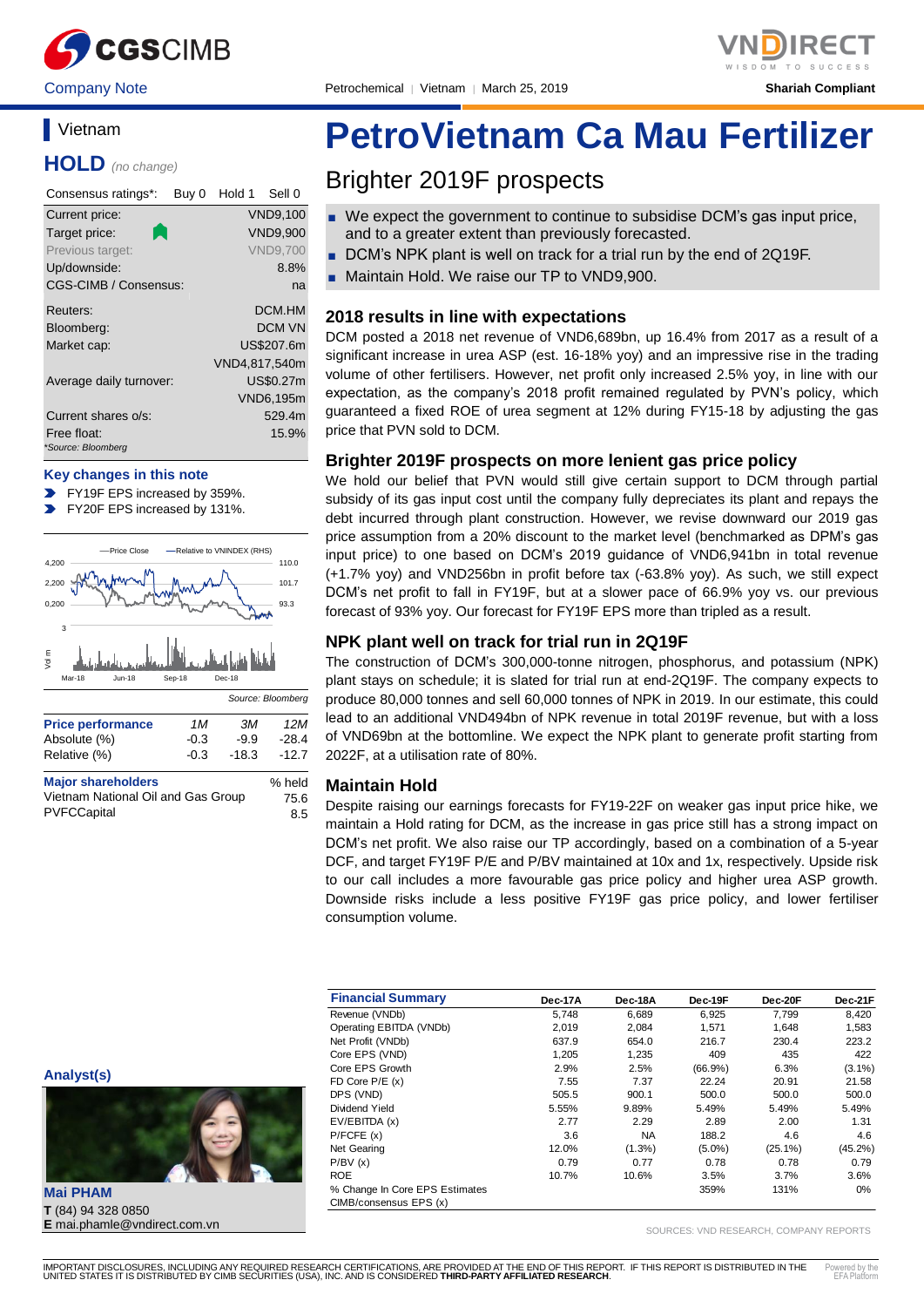



## Brighter 2019F prospects **2018 results in line with expectations**

| <b>Figure 1: Results comparison</b> |         |         |             |             |             |                           |                 |                                                                                                                                                        |
|-------------------------------------|---------|---------|-------------|-------------|-------------|---------------------------|-----------------|--------------------------------------------------------------------------------------------------------------------------------------------------------|
|                                     |         |         |             |             |             |                           | <b>vs. FY18</b> |                                                                                                                                                        |
| FYE Dec (VND bn)                    | 4Q18    | 4Q17    | % νον       | <b>FY18</b> | <b>FY17</b> | % yoy                     |                 | forecast Comments                                                                                                                                      |
| Net revenue                         | 2,043.3 | 1,550.7 | 31.8%       | 6,689.3     | 5,747.8     | 16.4%                     | 119.6%          | Net revenue exceeded our forecast due to a higher-than-expected surge in<br>urea ASP and higher trading volumes of other fertiliser.                   |
| <b>Gross profit</b>                 | 241.3   | 144.0   | 67.6%       | 1,432.4     | 1,381.3     | 3.7%                      | 106.6%          |                                                                                                                                                        |
| Gross profit margin                 | 11.8%   | 9.3%    | $+2.5%$ pts | 21.4%       | 24.0%       | $-2.6\%$ pts $-2.6\%$ pts |                 |                                                                                                                                                        |
| Selling expenses                    | 51.1    | 37.7    | 35.5%       | 331.5       | 333.6       | $-0.6%$                   |                 | 102.2% In line with our forecast                                                                                                                       |
| G&A expenses                        | 96.8    | 66.5    | 45.6%       | 320.1       | 337.4       | $-5.1%$                   |                 | 97.0% In line with our forecast                                                                                                                        |
| <b>Operating profit</b>             | 93.4    | 39.8    | 134.9%      | 780.8       | 710.4       | 9.9%                      | 113.3%          |                                                                                                                                                        |
| Financial income                    | 55.5    | 48.4    | 14.6%       | 176.2       | 168.8       | 4.4%                      | 93.3%           |                                                                                                                                                        |
| Financial expenses                  | 38.5    | 46.2    | $-16.7%$    | 260.1       | 202.9       | 28.2%                     | 131.6%          | Financial expenses was higher than our expectation due to higher FX<br>losses.                                                                         |
| Pre-tax profit                      | 111.0   | 43.1    | 157.4%      | 706.2       | 679.3       | 3.9%                      | 103.3%          |                                                                                                                                                        |
| Net profit                          | 96.2    | 39.1    | 145.8%      | 654.0       | 637.9       | 2.5%                      |                 | 101.9% Net profit was in line with our forecast, as earnings could be projected with<br>high certainty in light of the 12% fixed ROE gas price policy. |
|                                     |         |         |             |             |             |                           |                 | SOURCES: VND RESEARCH, COMPANY REPORTS                                                                                                                 |

We credit the 16.4% increase in DCM's FY18 net revenue to the surge in urea ASP (estimated at 16-18% yoy) and a strong improvement in the trading volume of other fertilisers (approx. 160,000 tonnes vs. 2017's 69,000 tonnes). Higher sales volume of premium product lines such as N46.Plus and N46.Nano C+, which fetch higher ASPs, might be another reason for the increase in topline, which outperformed its 2018 target by 24.2% and our forecast by 19.6%.

It is notable that there were usually large discrepancies in the company's quarterly results, as DCM often adjusts its 4Q COGS to arrive at the 12% ROE guaranteed by PVN, causing difficulty in comparing quarterly performance on a year-on-year basis.

However, net profit in 2018 closely matched the company's guidance and our forecast, since net profit growth was limited by the fixed ROE policy at 12%, no matter how high revenue could extend. This policy expired at the end of 2018 and a new gas price contract would be effective from 2019 onwards.

## **Brighter 2019F prospects on more lenient gas price policy**

DCM's 2019 targets of VND6,941bn in total revenue (+1.7% yoy) and VND256bn in profit before tax (-63.8% yoy) are much higher than our previous forecasts, which were based on the assumption that the company's gas input price stays 20% below market price. We revise our gas price input assumption downwards based on DCM's 2019 guidance. Under this scenario, the company would still see a net profit decline of 66.9% yoy in 2019F (vs. our previous forecast of a 99.3% decline), in our estimate.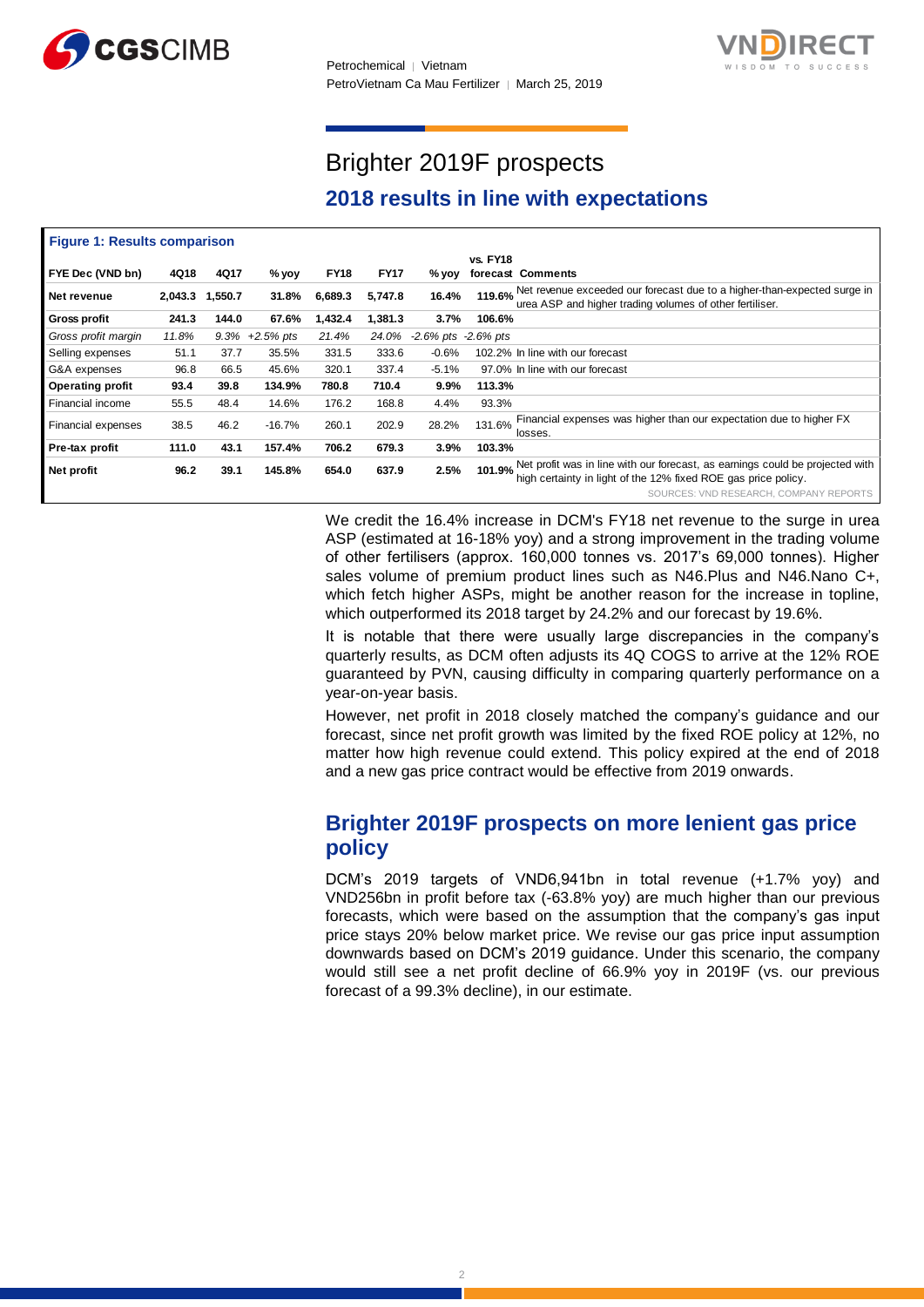



| <b>Figure 2: Forecast revisions</b> |       |            |        |       |            |        |       |            |                                                                  |
|-------------------------------------|-------|------------|--------|-------|------------|--------|-------|------------|------------------------------------------------------------------|
|                                     |       | 2019F      |        |       | 2020F      |        |       | 2021F      | <b>Note</b>                                                      |
| Unit: VNDbn, otherwise<br>noted     | Old   | <b>New</b> | %      | Old   | <b>New</b> | %∆     | Old   | <b>New</b> | %                                                                |
| Brent crude oil (average,           |       |            |        |       |            |        |       |            | As oil prices showed sharp correction in 4Q18, we revise down    |
| US\$/bbl)                           | 73.7  | 65.0       | $-12%$ | 73.7  | 67.0       | $-9%$  | 73.7  | 68.6       | -7% 2019 average oil price to US\$65/bbl.                        |
|                                     |       |            |        |       |            |        |       |            | We revise up 2019 urea ASP on a high 2018 base and we            |
| Urea ASP (VND/kg)                   | 6,164 | 6,593      | 7%     | 6,318 | 6,758      | 7%     | 6,476 | 6,927      | 7% expect short-to-medium term price level to remain favourable. |
|                                     |       |            |        |       |            |        |       |            | We adjust downward urea volume from 2019 onwards                 |
|                                     |       |            |        |       |            |        |       |            | assuming DCM would use in-house urea to produce NPK,             |
| Urea volume ('000 tonnes)           | 804   | 782        | $-3%$  | 804   | 763        | $-5%$  | 804   | 758        | -6% hence lower external sales volume.                           |
|                                     |       |            |        |       |            |        |       |            | We reduce the utilisation rate assumed for DCM's NPK plant       |
|                                     |       |            |        |       |            |        |       |            | as we are quite concerned about the harsh competition in the     |
|                                     |       |            |        |       |            |        |       |            | market after the addition of new NPK capacity in 2018-2019F      |
|                                     |       |            |        |       |            |        |       |            | (DPM's new plant at 350,000 tonnes in 2018, BFC's plant          |
| NPK volume ('000 tonnes)            | 105   | 60         | $-43%$ | 180   | 150        | $-17%$ | 210   | 195        | -7% upgrade of 200,000 tonnes in 2019F).                         |
|                                     |       |            |        |       |            |        |       |            | We revise up forecast for 2019 trading volume on a high 2018     |
| Other fertiliser volume             |       |            |        |       |            |        |       |            | base (~160k tonnes) and the company's high 2019 guidance         |
| ('000 tonnes)                       | 73    | 140        | 92%    | 76    | 147        | 93%    | 80    | 154        | 93% (185k tonnes).                                               |
| Net revenue                         | 6,675 | 6,925      | 4%     | 7,551 | 7,799      | 3%     | 8,058 | 8,420      | 4%                                                               |
|                                     |       |            |        |       |            |        |       |            | We assume weaker gas price hike in 2019 than previously          |
|                                     |       |            |        |       |            |        |       |            | forecasted, based on DCM's 2019 business guidance, which         |
| <b>Gross profit</b>                 | 789   | 903        | 15%    | 886   | 933        | 5%     | 1,015 | 906        | -11% leads to lower COGS.                                        |
| Selling expenses                    | 380   | 343        | $-10%$ | 425   | 368        | $-14%$ | 452   | 392        | -13% We adjust the assumption of SG&A expenses/revenue similar   |
| G&A expenses                        | 386   | 332        | $-14%$ | 431   | 357        | $-17%$ | 458   | 381        | -17% to 2018 level.                                              |
| <b>Operating profit</b>             | 23    | 227        | 897%   | 29    | 208        | 611%   | 104   | 132        | 27%                                                              |
| Financial income                    | 189   | 139        | $-27%$ | 200   | 153        | $-24%$ | 223   | 193        | DCM paid US\$50m of long term debt in advance in 2018,<br>$-13%$ |
|                                     |       |            |        |       |            |        |       |            | hence we lower forecast for financial income and interest        |
| Financial expense                   | 198   | 142        | $-28%$ | 127   | 123        | $-3%$  | 95    | 96         | 2% expense from 2019 onwards.                                    |
| Pre-tax profit                      | 50    | 234        | 365%   | 106   | 249        | 134%   | 238   | 241        | $1\%$                                                            |
| Net profit                          | 47    | 217        | 359%   | 100   | 230        | 131%   | 223   | 223        | 0%                                                               |
| Basic EPS (VND/share)               | 89    | 409        | 360%   | 189   | 435        | 130%   | 421   | 422        | 0%                                                               |
| <b>Adjusted EPS</b>                 |       |            |        |       |            |        |       |            |                                                                  |
| (VND/share)                         | 79    | 360        | 356%   | 166   | 383        | 131%   | 371   | 371        | 0%                                                               |
|                                     |       |            |        |       |            |        |       |            | SOURCES: VND RESEARCH                                            |

### **Valuation**

We increase our target price for DCM to VND9,900 to reflect the changes in our assumptions in terms of gas input price policy and sales volume. Our target price is based on a 50:25:25 combination of a 5-year DCF valuation, target FY19F P/E of 10x, and target FY19F P/BV of 1x, equal to 3-year historical average P/E and P/BV. We maintain our Hold rating for DCM, as we expect the company's 2019 earnings to be squeezed by the upward revision in gas price policy, though the effects should level off in later years.

Our valuation already takes into account the possible impact of a change in VAT policy on the company's business results, effective from 2020F. The new gas price policy for 2019 has not been publicly disclosed; however, it should be noted that if DCM's gas price policy remains in the form of a fixed-ROE policy, the positive effects of the VAT change would be nullified. Specifically, lower COGS caused by tax deductions would be countered by corresponding increases in gas input price to maintain ROE at a certain level. In this case, DCM could not benefit directly from the VAT amendment.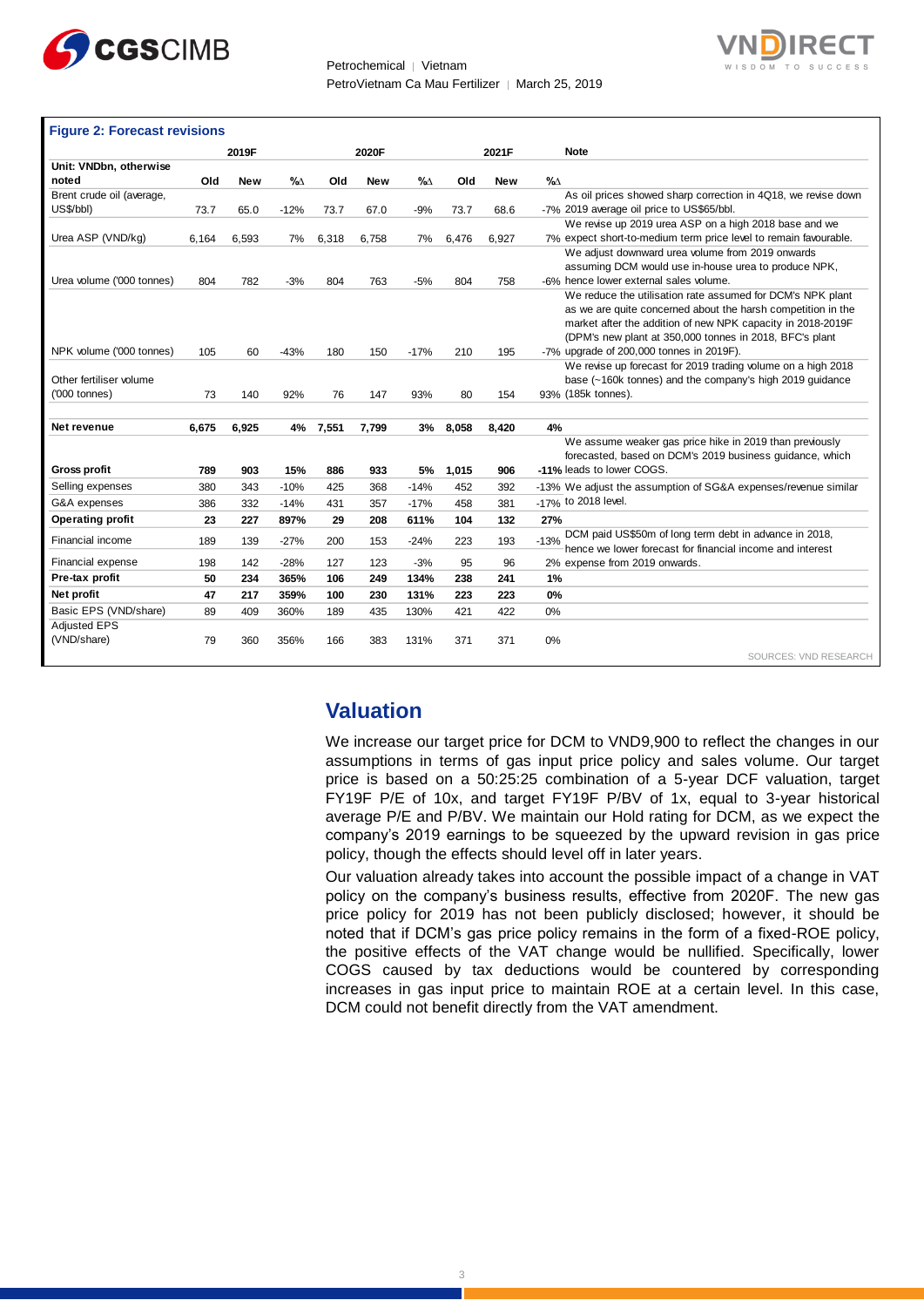



| Figure 3: DCF model - key assumption and inputs, based on our estimates |        |       |       |                                    |       |                       |
|-------------------------------------------------------------------------|--------|-------|-------|------------------------------------|-------|-----------------------|
| General assumptions (in VND bn, otherwise noted)                        | 2019F  | 2020F | 2021F | 2022F                              | 2023F | Terminal              |
| Net income                                                              | 217    | 230   | 223   | 226                                | 225   |                       |
| Tax rate (%)                                                            | 6.7%   | 6.7%  | 6.7%  | 6.7%                               | 6.7%  |                       |
| Interest expense                                                        | 122    | 104   | 77    | 42                                 | 25    |                       |
| -Changes in working capital                                             | (444)  | 25    | 12    | 14                                 | 16    |                       |
| -Net Capex                                                              | (620)  | (179) | (185) | (200)                              | (215) |                       |
| +Depreciation & Amortisation                                            | 1,343  | 1,439 | 1,451 | 1,469                              | 1,488 |                       |
| <b>FCFF</b>                                                             | 609    | 1,612 | 1,572 | 1,549                              | 1,538 | 6,333                 |
| PV of FCFF                                                              | 550    | 1,314 | 1,157 | 1,029                              | 923   | 3,799                 |
|                                                                         |        |       |       |                                    |       |                       |
| PV of DCF (5 years)                                                     | 4,973  |       |       | Risk free rate (10-year VGB yield) |       | 5%                    |
| PV of Terminal value                                                    | 3,799  |       |       | Equity risk premium                |       | 11%                   |
| <b>Enterprise Value</b>                                                 | 8,772  |       |       | Beta (Source: BB, adj. beta)       |       | 0.7                   |
| Less: Total debt                                                        | 2,704  |       |       | <b>WACC</b>                        |       | 11%                   |
| Less: Minority interest                                                 | 30     |       |       | Terminal growth rate               |       | 2%                    |
| Plus: Cash and Cash equiv.                                              | 286    |       |       | Exit EV/EBITDA                     |       | 4.0x                  |
| Implied EV                                                              | 6,323  |       |       |                                    |       |                       |
| No. of o/s shares (m)                                                   | 529    |       |       |                                    |       |                       |
| Implied value per share (VND)                                           | 11,944 |       |       |                                    |       |                       |
|                                                                         |        |       |       |                                    |       | SOURCES: VND RESEARCH |

| Figure 4: P/E and P/BV valuation - key inputs             |                       | Figure 5: Blended target price |                             |            |                       |  |
|-----------------------------------------------------------|-----------------------|--------------------------------|-----------------------------|------------|-----------------------|--|
|                                                           | FY19F                 | Valuation                      | Implied value per           |            | <b>Weighted value</b> |  |
| EPS (VND)                                                 | 409                   | method                         | share (VND)                 | Weight (%) | per share (VND)       |  |
| Target multiple (based on historical 3-year average P/E)  | 10x                   | <b>DCF</b>                     | 11.944                      | 50%        | 5,972                 |  |
| Implied value per share (VND)                             | 4,092                 | P/E                            | 4,092                       | 25%        | 1,023                 |  |
|                                                           |                       | P/BV                           | 11.696                      | 25%        | 2,924                 |  |
| BVPS (VND)                                                | 11,696                |                                |                             |            |                       |  |
| Target multiple (based on historical 3-year average P/BV) | 1x                    | Fair value                     |                             |            | 9,919                 |  |
| Implied value per share (VND)                             | 11.696                |                                | Target price (rounded down) |            | 9,900                 |  |
|                                                           | SOURCES: VND RESEARCH |                                |                             |            | SOURCES: VND RESEARCH |  |

#### **Figure 6: Global peer comparison**

| Figure 6: Global peer comparison            |                  |             |                    |                     |               |      |        |         |     |      |                 |     |                  |                 |                                                                |
|---------------------------------------------|------------------|-------------|--------------------|---------------------|---------------|------|--------|---------|-----|------|-----------------|-----|------------------|-----------------|----------------------------------------------------------------|
|                                             |                  |             |                    |                     | <b>Market</b> |      |        |         |     |      | Recurrina       |     | <b>EV/EBITDA</b> |                 | <b>Dividend</b>                                                |
|                                             | <b>Bloomberg</b> |             | <b>Share Price</b> | <b>Target Price</b> | Cap (US\$     |      | P/E(x) | P/BV(x) |     |      | <b>ROE (%)</b>  |     | (x)              |                 | Yield (%)                                                      |
| Company                                     | <b>Ticker</b>    | Recom.      | (local curr)       | (local curr)        |               |      |        |         |     |      |                 |     |                  |                 | m) FY19F FY20F FY19F FY20F FY19F FY20F FY19F FY20F FY19F FY20F |
| Grupa Azoty Zaklady<br>Azotowe Pulawy SA    | ZAP PW           | <b>NR</b>   | 110                | N/A                 | 559.0         | 17.0 | 6.8    | 0.0     | 0.0 | 3.9% | 9.4%            | 4.9 | 2.6              |                 | 5.4% 4.5%                                                      |
| Fatima Fertilizer Co Ltd                    | <b>FATIMA PA</b> | <b>NR</b>   | 32                 | N/A                 | 478.5         | 5.0  | 4.8    | 0.9     |     |      | 0.8 18.6% 17.4% | N/A |                  | N/A 10.0% 12.4% |                                                                |
| <b>Stanley Agricultural Group</b><br>Co Ltd | 002588 CH        | <b>NR</b>   | 5                  | N/A                 | 885.2         | 19.3 | 15.1   | 1.3     | 1.2 |      | 7.4% 10.3%      | N/A | N/A              | 1.2%            | 1.5%                                                           |
| Engro Fertilizers Ltd                       | <b>EFERT PA</b>  | <b>NR</b>   | 72                 | N/A                 | 687.3         | 6.5  | 6.1    | 2.1     |     |      | 2.0 32.6% 33.3% | 3.3 |                  | 3.1 13.5% 14.0% |                                                                |
| Fauji Fertilizer Co Ltd                     | FFC PA           | <b>NR</b>   | 105                | N/A                 | 954.8         | 8.7  | 8.2    | 4.0     |     |      | 3.8 48.8% 51.6% | N/A | N/A              | 8.5%            | 9.5%                                                           |
| Engro Corp Ltd                              | <b>ENGRO PA</b>  | <b>NR</b>   | 325                | N/A                 | 1,220.1       | 12.5 | 9.2    | 1.1     | 1.0 |      | 8.8% 11.9%      | 8.5 | 7.5              | 7.0%            | 8.5%                                                           |
| Hubei Xinyangfeng Fertilizer<br>Co Ltd      | 000902 CH        | <b>NR</b>   | 11                 | N/A                 | 2,072.3       | 16.7 | 13.7   | 2.2     |     |      | 2.0 13.4% 14.7% | N/A | N/A              | 1.8%            | 2.3%                                                           |
| Average                                     |                  |             |                    |                     | 979.6         | 12.3 | 9.1    | 1.7     |     |      | 1.6 19.1% 21.2% | 5.6 | 4.4              | 6.8%            | 7.5%                                                           |
| Median                                      |                  |             |                    |                     | 885.2         | 12.5 | 8.2    | 1.3     |     |      | 1.2 13.4% 14.7% | 4.9 | 3.1              | 7.0%            | 8.5%                                                           |
| PetroVietnam Ca Mau                         | DCM VN           | <b>HOLD</b> | 9.100              | 9.900               | 207.6         | 22.2 | 20.9   | 0.8     | 0.8 | 3.5% | 3.7%            | 2.9 | 2.0              | 5.5%            | 5.5%                                                           |
| PetroVietnam Fertilizer and<br>Chemicals    | DPM VN           | <b>ADD</b>  | 20,000             | 23,400              | 337.3         | 10.4 | 7.3    | 0.9     | 0.9 |      | 9.1% 12.2%      | 3.6 | 2.5              | 5.0%            | 5.0%                                                           |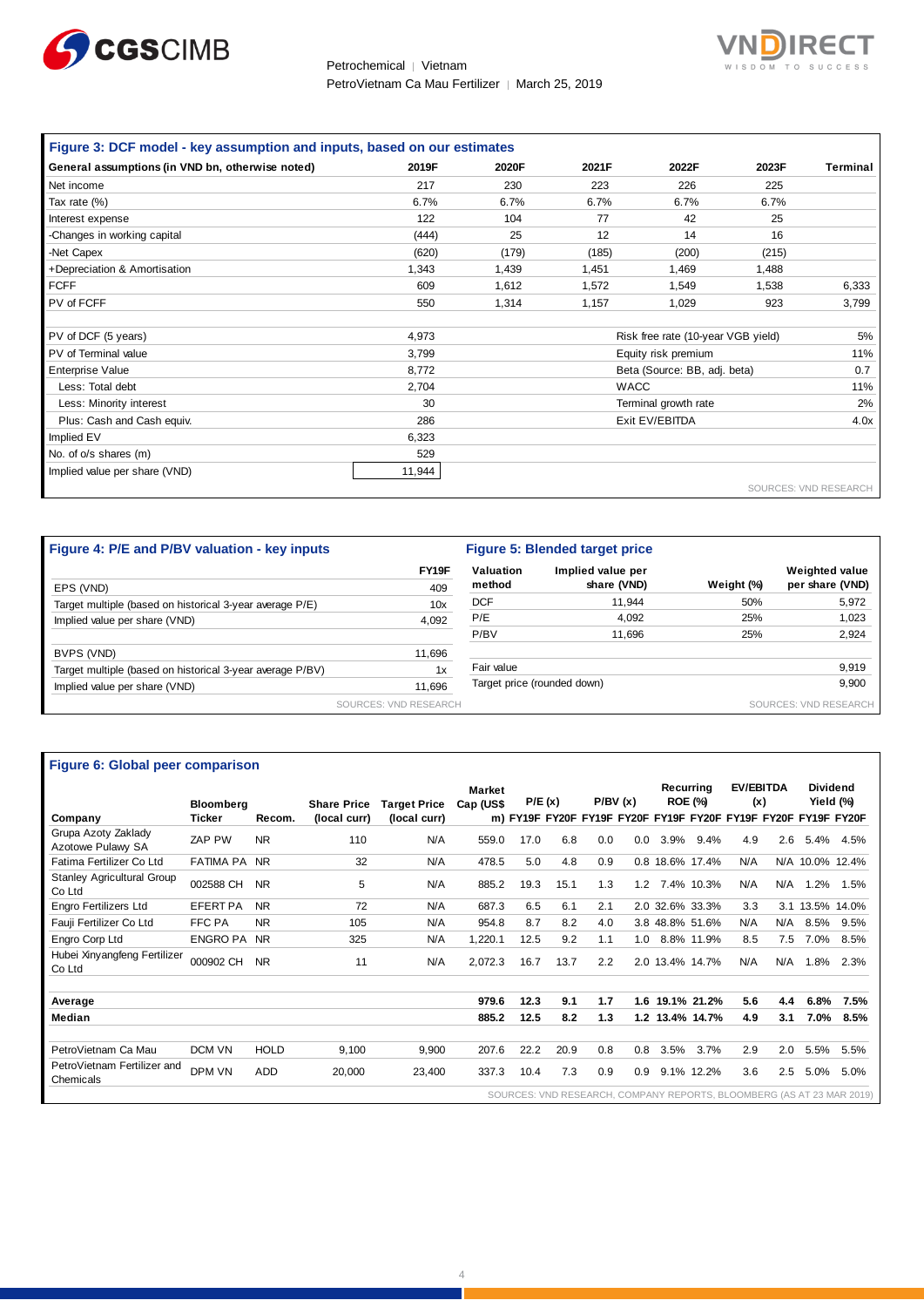



#### **BY THE NUMBERS**



#### **Profit & Loss**

| (VNDb)                                    | Dec-17A  | Dec-18A | Dec-19F  | $Dec-20F$ | Dec-21F  |
|-------------------------------------------|----------|---------|----------|-----------|----------|
| <b>Total Net Revenues</b>                 | 5.748    | 6.689   | 6.925    | 7.799     | 8,420    |
| <b>Gross Profit</b>                       | 2.662    | 2,713   | 2,246    | 2.373     | 2,357    |
| <b>Operating EBITDA</b>                   | 2.019    | 2.084   | 1.571    | 1.648     | 1,583    |
| Depreciation And Amortisation             | (1, 309) | (1,303) | (1,343)  | (1,439)   | (1, 451) |
| <b>Operating EBIT</b>                     | 710      | 781     | 227      | 208       | 132      |
| Financial Income/(Expense)                | (34)     | (84)    | (3)      | 29        | 97       |
| Pretax Income/(Loss) from Assoc.          | $\Omega$ | 0       | $\Omega$ | $\Omega$  | $\Omega$ |
| Non-Operating Income/(Expense)            | 3        | 9       | 10       | 11        | 12       |
| Profit Before Tax (pre-El)                | 679      | 706     | 234      | 249       | 241      |
| <b>Exceptional Items</b>                  |          |         |          |           |          |
| <b>Pre-tax Profit</b>                     | 679      | 706     | 234      | 249       | 241      |
| Taxation                                  | (38)     | (47)    | (16)     | (17)      | (16)     |
| Exceptional Income - post-tax             |          |         |          |           |          |
| <b>Profit After Tax</b>                   | 641      | 659     | 218      | 232       | 225      |
| Minority Interests                        | (3)      | (5)     | (2)      | (2)       | (2)      |
| <b>Preferred Dividends</b>                |          |         |          |           |          |
| FX Gain/(Loss) - post tax                 |          |         |          |           |          |
| Other Adjustments - post-tax              |          |         |          |           |          |
| <b>Net Profit</b>                         | 638      | 654     | 217      | 230       | 223      |
| <b>Recurring Net Profit</b>               | 638      | 654     | 217      | 230       | 223      |
| <b>Fully Diluted Recurring Net Profit</b> | 638      | 654     | 217      | 230       | 223      |

#### **Cash Flow**

| (VNDb)                           | Dec-17A  | Dec-18A  | Dec-19F  | Dec-20F  | Dec-21F  |
|----------------------------------|----------|----------|----------|----------|----------|
| <b>EBITDA</b>                    | 2,019    | 2,084    | 1,571    | 1,648    | 1,583    |
| Cash Flow from Invt. & Assoc.    |          |          |          |          |          |
| Change In Working Capital        | 489      | (314)    | (444)    | 25       | 12       |
| (Incr)/Decr in Total Provisions  |          |          |          |          |          |
| Other Non-Cash (Income)/Expense  | (96)     | (37)     | (3)      | (9)      | (7)      |
| <b>Other Operating Cashflow</b>  | (93)     | (202)    | 4        | 6        | 11       |
| Net Interest (Paid)/Received     | (26)     | 16       | 3        | 34       | 97       |
| Tax Paid                         | (27)     | (29)     | (16)     | (17)     | (16)     |
| <b>Cashflow From Operations</b>  | 2,266    | 1,517    | 1,115    | 1,687    | 1,681    |
| Capex                            | (120)    | (330)    | (620)    | (179)    | (185)    |
| Disposals Of FAs/subsidiaries    | 0        | 0        | 0        | 0        | 0        |
| Acq. Of Subsidiaries/investments |          |          |          |          |          |
| Other Investing Cashflow         | 354      | (240)    | (1)      | (5)      | (3)      |
| <b>Cash Flow From Investing</b>  | 234      | (569)    | (621)    | (184)    | (189)    |
| Debt Raised/(repaid)             | (1, 150) | (2,082)  | (468)    | (450)    | (450)    |
| Proceeds From Issue Of Shares    | 0        | $\Omega$ | 0        | $\Omega$ | $\Omega$ |
| Shares Repurchased               | 0        | $\Omega$ | $\Omega$ | $\Omega$ | $\Omega$ |
| Dividends Paid                   | (268)    | (477)    | (265)    | (265)    | (265)    |
| <b>Preferred Dividends</b>       |          |          |          |          |          |
| <b>Other Financing Cashflow</b>  | $\Omega$ | $\Omega$ | 0        | $\Omega$ | $\Omega$ |
| <b>Cash Flow From Financing</b>  | (1, 418) | (2, 558) | (733)    | (715)    | (715)    |
| <b>Total Cash Generated</b>      | 1,083    | (1,610)  | (239)    | 788      | 778      |
| <b>Free Cashflow To Equity</b>   | 1,350    | (1, 134) | 26       | 1,053    | 1,042    |
| <b>Free Cashflow To Firm</b>     | 2,683    | 1,090    | 615      | 1,607    | 1,569    |

SOURCES: VND RESEARCH, COMPANY REPORTS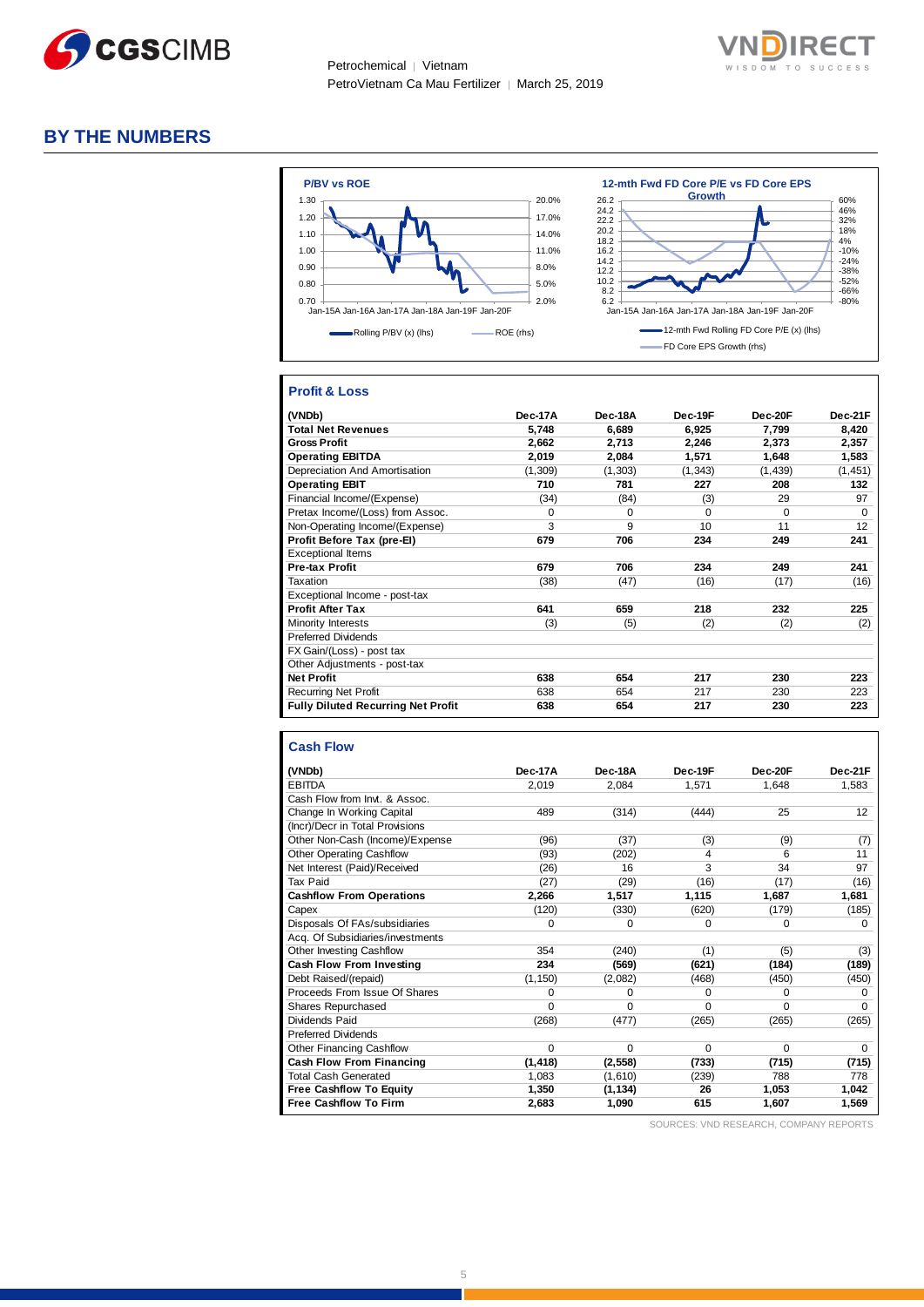



#### **BY THE NUMBERS… cont'd**

| <b>Balance Sheet</b>                       |         |              |          |          |          |
|--------------------------------------------|---------|--------------|----------|----------|----------|
| (VNDb)                                     | Dec-17A | Dec-18A      | Dec-19F  | Dec-20F  | Dec-21F  |
| Total Cash And Equivalents                 | 3.996   | 2.788        | 2.549    | 3.337    | 4.114    |
| <b>Total Debtors</b>                       | 400     | 453          | 459      | 482      | 498      |
| Inventories                                | 371     | 984          | 1.128    | 1.286    | 1.407    |
| <b>Total Other Current Assets</b>          | 71      | 87           | 90       | 101      | 109      |
| <b>Total Current Assets</b>                | 4.839   | 4,312        | 4,225    | 5,205    | 6,129    |
| <b>Fixed Assets</b>                        | 7.470   | 6.298        | 5.925    | 4.671    | 3,406    |
| <b>Total Investments</b>                   | 0       | $\Omega$     | $\Omega$ | $\Omega$ | 0        |
| <b>Intangible Assets</b>                   | 32      | 39           | 34       | 29       | 28       |
| <b>Total Other Non-Current Assets</b>      | 116     | 382          | 36       | 41       | 44       |
| <b>Total Non-current Assets</b>            | 7,617   | 6.718        | 5,996    | 4.740    | 3,478    |
| Short-term Debt                            |         |              |          |          |          |
| Current Portion of Long-Term Debt          | 1.062   | 1.185        | 694      | 694      | 694      |
| <b>Total Creditors</b>                     | 1.185   | 1.592        | 1.287    | 1.455    | 1,578    |
| <b>Other Current Liabilities</b>           | 278     | 306          | 317      | 357      | 385      |
| <b>Total Current Liabilities</b>           | 2.525   | 3.083        | 2.298    | 2.506    | 2.657    |
| <b>Total Long-term Debt</b>                | 3.674   | 1.519        | 1.542    | 1.092    | 641      |
| Hybrid Debt - Debt Component               |         |              |          |          |          |
| <b>Total Other Non-Current Liabilities</b> | 103     | 157          | 157      | 157      | 157      |
| <b>Total Non-current Liabilities</b>       | 3,777   | 1,676        | 1,699    | 1,248    | 798      |
| <b>Total Provisions</b>                    | O       | <sup>0</sup> | $\Omega$ | $\Omega$ | $\Omega$ |
| <b>Total Liabilities</b>                   | 6,303   | 4.759        | 3.997    | 3.754    | 3,455    |
| Shareholders' Equity                       | 6,127   | 6.240        | 6.192    | 6.158    | 6,116    |
| Minority Interests                         | 26      | 30           | 32       | 34       | 35       |
| <b>Total Equity</b>                        | 6.154   | 6.271        | 6.224    | 6.191    | 6,152    |

#### **Key Ratios**

|                                  | Dec-17A | Dec-18A | Dec-19F | Dec-20F | Dec-21F |
|----------------------------------|---------|---------|---------|---------|---------|
| Revenue Growth                   | 17.1%   | 16.4%   | 3.5%    | 12.6%   | 8.0%    |
| Operating EBITDA Growth          | (2.7%)  | 3.2%    | (24.6%) | 4.9%    | (3.9%)  |
| Operating EBITDA Margin          | 35.1%   | 31.2%   | 22.7%   | 21.1%   | 18.8%   |
| Net Cash Per Share (VND)         | (1,398) | 158     | 590     | 2.930   | 5.249   |
| BVPS (VND)                       | 11.574  | 11.787  | 11.696  | 11.632  | 11,553  |
| <b>Gross Interest Cover</b>      | 3.88    | 5.50    | 1.87    | 2.01    | 1.73    |
| <b>Effective Tax Rate</b>        | 5.59%   | 6.71%   | 6.71%   | 6.71%   | 6.71%   |
| Net Dividend Payout Ratio        | 42%     | 73%     | 122%    | 115%    | 119%    |
| <b>Accounts Receivables Days</b> | 0.26    | 0.51    | 0.94    | 0.91    | 0.92    |
| <b>Inventory Days</b>            | 44.04   | 62.19   | 82.39   | 81.39   | 81.05   |
| Accounts Payables Days           | 66.58   | 54.38   | 45.24   | 29.77   | 29.65   |
| <b>ROIC (%)</b>                  | 8.2%    | 11.2%   | 3.6%    | 3.4%    | 2.8%    |
| ROCE (%)                         | 7.66%   | 9.46%   | 4.04%   | 4.21%   | 3.96%   |
| Return On Average Assets         | 5.31%   | 6.33%   | 2.08%   | 2.01%   | 1.31%   |

| <b>Key Drivers</b>              |         |         |         |         |         |
|---------------------------------|---------|---------|---------|---------|---------|
|                                 | Dec-17A | Dec-18A | Dec-19F | Dec-20F | Dec-21F |
| Oil Price (US\$/bbl)            | 54.2    | 71.2    | 65.0    | 67.0    | 68.6    |
| Volume Growth (%)               | 6.4%    | $-9.3%$ | $-0.3%$ | $-2.4%$ | $-0.7%$ |
| Ratio Of Up To Downstream (x)   | N/A     | N/A     | N/A     | N/A     | N/A     |
| Operating Cash Cost (US\$/bbl)  | N/A     | N/A     | N/A     | N/A     | N/A     |
| Ratio Of High To Low Margin (x) | N/A     | N/A     | N/A     | N/A     | N/A     |

SOURCES: VND RESEARCH, COMPANY REPORTS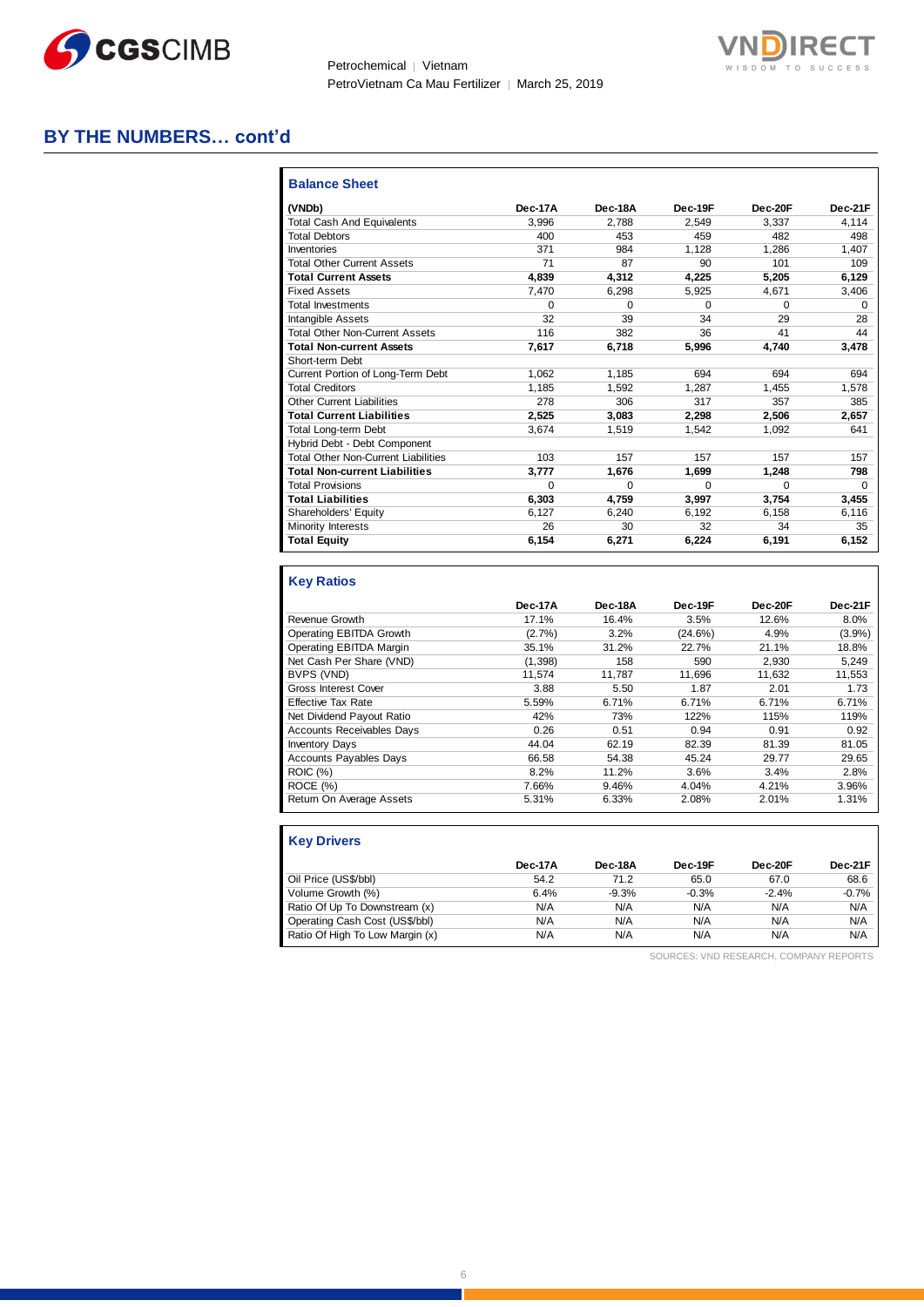



#### **DISCLAIMER**

The content of this report (including the views and opinions expressed therein, and the information comprised therein) has been prepared by and belongs to VNDIRECT Securities Corporation, and is distributed by CGS-CIMB or CIMB Investment Bank Berhad ("CIMB"), as the case may be, pursuant to an arrangement between VNDIRECT Securities Corporation and CGS-CIMB. VNDIRECT Securities Corporation is not an affiliate of CGS-CIMB or CIMB.

This report is not directed to, or intended for distribution to or use by, any person or entity who is a citizen or resident of or located in any locality, state, country or other jurisdiction where such distribution, publication, availability or use would be contrary to law or regulation.

By accepting this report, the recipient hereof represents and warrants that he is entitled to receive such report in accordance with the restrictions set forth below and agrees to be bound by the limitations contained herein (including the "Restrictions on Distributions" set out below). Any failure to comply with these limitations may constitute a violation of law. This publication is being supplied to you strictly on the basis that it will remain confidential. No part of this report may be (i) copied, photocopied, duplicated, stored or reproduced in any form by any means or (ii) redistributed or passed on, directly or indirectly, to any other person in whole or in part, for any purpose without the prior written consent of CGS-CIMB or CIMB, as the case may be.

The information contained in this research report is prepared from data believed to be correct and reliable at the time of issue of this report.

VNDIRECT Securities Corporation may or may not issue regular reports on the subject matter of this report at any frequency and may cease to do so or change the periodicity of reports at any time. None of VNDIRECT Securities Corporation, CGS-CIMB or CIMB is under any obligation to update this report in the event of a material change to the information contained in this report. None of VNDIRECT Securities Corporation, CGS-CIMB or CIMB has any and will accept any, obligation to (i) check or ensure that the contents of this report remain current, reliable or relevant, (ii) ensure that the content of this report constitutes all the information a prospective investor may require, (iii) ensure the adequacy, accuracy, completeness, reliability or fairness of any views, opinions and information, and accordingly, VNDIRECT Securities Corporation, CGS-CIMB and CIMB and their respective affiliates and related persons including China Galaxy International Financial Holdings Limited ("CGIFHL") and CIMB Group Sdn. Bhd. ("CIMBG") and their respective related corporations (and their respective directors, associates, connected persons and/or employees) shall not be liable in any manner whatsoever for any consequences (including but not limited to any direct, indirect or consequential losses, loss of profits and damages) of any reliance thereon or usage thereof. In particular, VNDIRECT Securities Corporation, CGS-CIMB and CIMB disclaim all responsibility and liability for the views and opinions set out in this report.

Unless otherwise specified, this report is based upon reasonable sources. Such sources will, unless otherwise specified, for market data, be market data and prices available from the main stock exchange or market where the relevant security is listed, or, where appropriate, any other market. Information on the accounts and business of company(ies) will generally be based on published statements of the company(ies), information disseminated by regulatory information services, other publicly available information and information resulting from our research. Whilst every effort is made to ensure that statements of facts made in this report are accurate, all estimates, projections, forecasts, expressions of opinion and other subjective judgments contained in this report are based on assumptions considered to be reasonable as of the date of the document in which they are contained and must not be construed as a representation that the matters referred to therein will occur. Past performance is not a reliable indicator of future performance. The value of investments may go down as well as up and those investing may, depending on the investments in question, lose more than the initial investment. No report shall constitute an offer or an invitation by or on behalf of CGS-CIMB, CIMB, or VNDIRECT Securities Corporation, or their respective affiliates (including CGIFHL, CIMBG and their respective related corporations) to any person to buy or sell any investments.

CGS-CIMB, CIMB and/or VNDIRECT Securities Corporation and/or their respective affiliates and related corporations (including CGIFHL, CIMBG and their respective related corporations), their respective directors, associates, connected parties and/or employees may own or have positions in securities of the company(ies) covered in this research report or any securities related thereto and may from time to time add to or dispose of, or may be materially interested in, any such securities. Further, CGS-CIMB, CIMB and/or VNDIRECT Securities Corporation, and/or their respective affiliates and their respective related corporations (including CGIFHL, CIMBG and their respective related corporations) do and seek to do business with the company(ies) covered in this research report and may from time to time act as market maker or have assumed an underwriting commitment in securities of such company(ies), may sell them to or buy them from customers on a principal basis and may also perform or seek to perform significant investment banking, advisory, underwriting or placement services for or relating to such company(ies) as well as solicit such investment, advisory or other services from any entity mentioned in this report.

CGS-CIMB, CIMB and/or VNDIRECT Securities Corporation and/or their respective affiliates (including CGIFHL, CIMBG and their respective related corporations) may enter into an agreement with the company(ies) covered in this report relating to the production of research reports. CGS-CIMB, CIMB and/or VNDIRECT Securities Corporation may disclose the contents of this report to the company(ies) covered by it and may have amended the contents of this report following such disclosure.

The analyst responsible for the production of this report hereby certifies that the views expressed herein accurately and exclusively reflect his or her personal views and opinions about any and all of the issuers or securities analysed in this report and were prepared independently and autonomously. No part of the compensation of the analyst(s) was, is, or will be directly or indirectly related to the inclusion of specific recommendations(s) or view(s) in this report. The analyst(s) who prepared this research report is prohibited from receiving any compensation, incentive or bonus based on specific investment banking transactions or for providing a specific recommendation for, or view of, a particular company. Information barriers and other arrangements may be established where necessary to prevent conflicts of interests arising. However, the analyst(s) may receive compensation that is based on his/their coverage of company(ies) in the performance of his/their duties or the performance of his/their recommendations and the research personnel involved in the preparation of this report may also participate in the solicitation of the businesses as described above. In reviewing this research report, an investor should be aware that any or all of the foregoing, among other things, may give rise to real or potential conflicts of interest. Additional information is, subject to the duties of confidentiality, available on request.

The term "VNDIRECT Securities Corporation" shall, unless the context otherwise requires, mean VNDIRECT Securities Corporation and its affiliates, subsidiaries and related companies. The term "CGS-CIMB" shall denote, where appropriate, the relevant entity distributing or disseminating the report in the particular jurisdiction referenced below, or, in every other case except as otherwise stated herein, CIMB Securities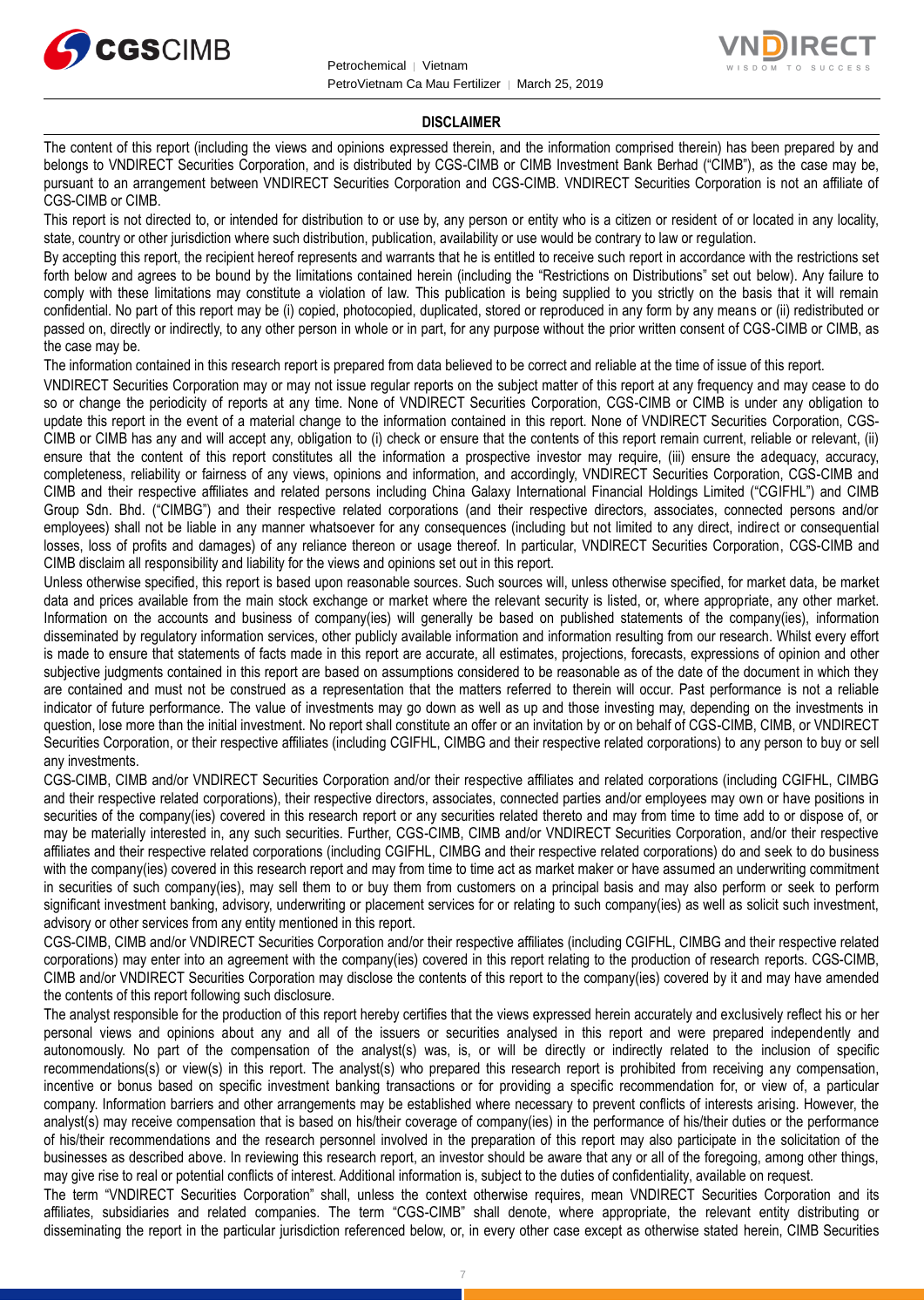



International Pte. Ltd. and its affiliates, subsidiaries and related corporations.

#### **CGS-CIMB**

| Country     | <b>CGS-CIMB Entity</b>                           | <b>Regulated by</b>                                             |
|-------------|--------------------------------------------------|-----------------------------------------------------------------|
| Hong Kong   | <b>CGS-CIMB Securities Limited</b>               | Securities and Futures Commission Hong Kong                     |
| India       | CGS-CIMB Securities (India) Private Limited      | Securities and Exchange Board of India (SEBI)                   |
| Indonesia   | PT CGS-CIMB Sekuritas Indonesia                  | Financial Services Authority of Indonesia                       |
| Singapore   | CGS-CIMB Research Pte. Ltd.                      | Monetary Authority of Singapore                                 |
| South Korea | <b>CGS-CIMB Securities Limited, Korea Branch</b> | Financial Services Commission and Financial Supervisory Service |
| Thailand    | CGS-CIMB Securities (Thailand) Co. Ltd.          | Securities and Exchange Commission Thailand                     |

#### **CIMB**

| ∶ountr\  | <b>CIML</b><br>.<br>- -<br>Entity            | b٧<br>--- -<br>.<br>παιει                                |
|----------|----------------------------------------------|----------------------------------------------------------|
| Malavsia | CIMB<br>Berhad<br>Investment<br>レヘハレ<br>Dank | Malavsia<br>`ommissior<br>$\sim$<br>urities<br>vv.<br>ುರ |

(i) As of March 25, 2019 VNDIRECT Securities Corporation has a proprietary position in the securities (which may include but not limited to shares, warrants, call warrants and/or any other derivatives) in the following company or companies covered or recommended in this report: (a) -

(ii) As of March 25, 2019, the analyst(s) who prepared this report, and the associate(s), has / have an interest in the securities (which may include but not limited to shares, warrants, call warrants and/or any other derivatives) in the following company or companies covered or recommended in this report:

(a) -

This report does not purport to contain all the information that a prospective investor may require. CGS-CIMB, and VNDIRECT Securities Corporation and their respective affiliates (including CGIFHL, CIMBG and their related corporations) do not make any guarantee, representation or warranty, express or implied, as to the adequacy, accuracy, completeness, reliability or fairness of any such information and opinion contained in this report. None of CGS-CIMB, CIMB and VNDIRECT Securities Corporation and their respective affiliates nor their related persons (including CGIFHL, CIMBG and their related corporations) shall be liable in any manner whatsoever for any consequences (including but not limited to any direct, indirect or consequential losses, loss of profits and damages) of any reliance thereon or usage thereof.

This report is general in nature and has been prepared for information purposes only. It is intended for circulation amongst CGS-CIMB's, CIMB's and their respective affiliates' (including CGIFHL's, CIMBG's and their respective related corporations') clients generally and does not have regard to the specific investment objectives, financial situation and the particular needs of any specific person who may receive this report. The information and opinions in this report are not and should not be construed or considered as an offer, recommendation or solicitation to buy or sell the subject securities, related investments or other financial instruments or any derivative instrument, or any rights pertaining thereto.

Investors are advised to make their own independent evaluation of the information contained in this research report, consider their own individual investment objectives, financial situation and particular needs and consult their own professional and financial advisers as to the legal, business, financial, tax and other aspects before participating in any transaction in respect of the securities of company(ies) covered in this research report. The securities of such company(ies) may not be eligible for sale in all jurisdictions or to all categories of investors.

**Australia:** Despite anything in this report to the contrary, this research is provided in Australia by CGS-CIMB Securities (Singapore) Pte. Ltd. and CGS-CIMB Securities (Hong Kong) Limited. This research is only available in Australia to persons who are "wholesale clients" (within the meaning of the Corporations Act 2001 (Cth) and is supplied solely for the use of such wholesale clients and shall not be distributed or passed on to any other person. You represent and warrant that if you are in Australia, you are a "wholesale client". This research is of a general nature only and has been prepared without taking into account the objectives, financial situation or needs of the individual recipient. CGS-CIMB Securities (Singapore) Pte. Ltd. and CGS-CIMB Securities (Hong Kong) Limited do not hold, and are not required to hold an Australian financial services license. CGS-CIMB Securities (Singapore) Pte. Ltd. and CGS-CIMB Securities (Hong Kong) Limited rely on "passporting" exemptions for entities appropriately licensed by the Monetary Authority of Singapore (under ASIC Class Order 03/1102) and the Securities and Futures Commission in Hong Kong (under ASIC Class Order 03/1103).

**Canada:** This research report has not been prepared in accordance with the disclosure requirements of Dealer Member Rule 3400 – Research Restrictions and Disclosure Requirements of the Investment Industry Regulatory Organization of Canada. For any research report distributed by CIBC, further disclosures related to CIBC conflicts of interest can be found at https://researchcentral.cibcwm.com.

**China:** For the purpose of this report, the People's Republic of China ("PRC") does not include the Hong Kong Special Administrative Region, the Macau Special Administrative Region or Taiwan. The distributor of this report has not been approved or licensed by the China Securities Regulatory Commission or any other relevant regulatory authority or governmental agency in the PRC. This report contains only marketing information. The distribution of this report is not an offer to buy or sell to any person within or outside PRC or a solicitation to any person within or outside of PRC to buy or sell any instruments described herein. This report is being issued outside the PRC to a limited number of institutional investors and may not be provided to any person other than the original recipient and may not be reproduced or used for any other purpose.

**France:** Only qualified investors within the meaning of French law shall have access to this report. This report shall not be considered as an offer to subscribe to, or used in connection with, any offer for subscription or sale or marketing or direct or indirect distribution of financial instruments and it is not intended as a solicitation for the purchase of any financial instrument.

**Germany:** This report is only directed at persons who are professional investors as defined in sec 31a(2) of the German Securities Trading Act (WpHG). This publication constitutes research of a non-binding nature on the market situation and the investment instruments cited here at the time of the publication of the information.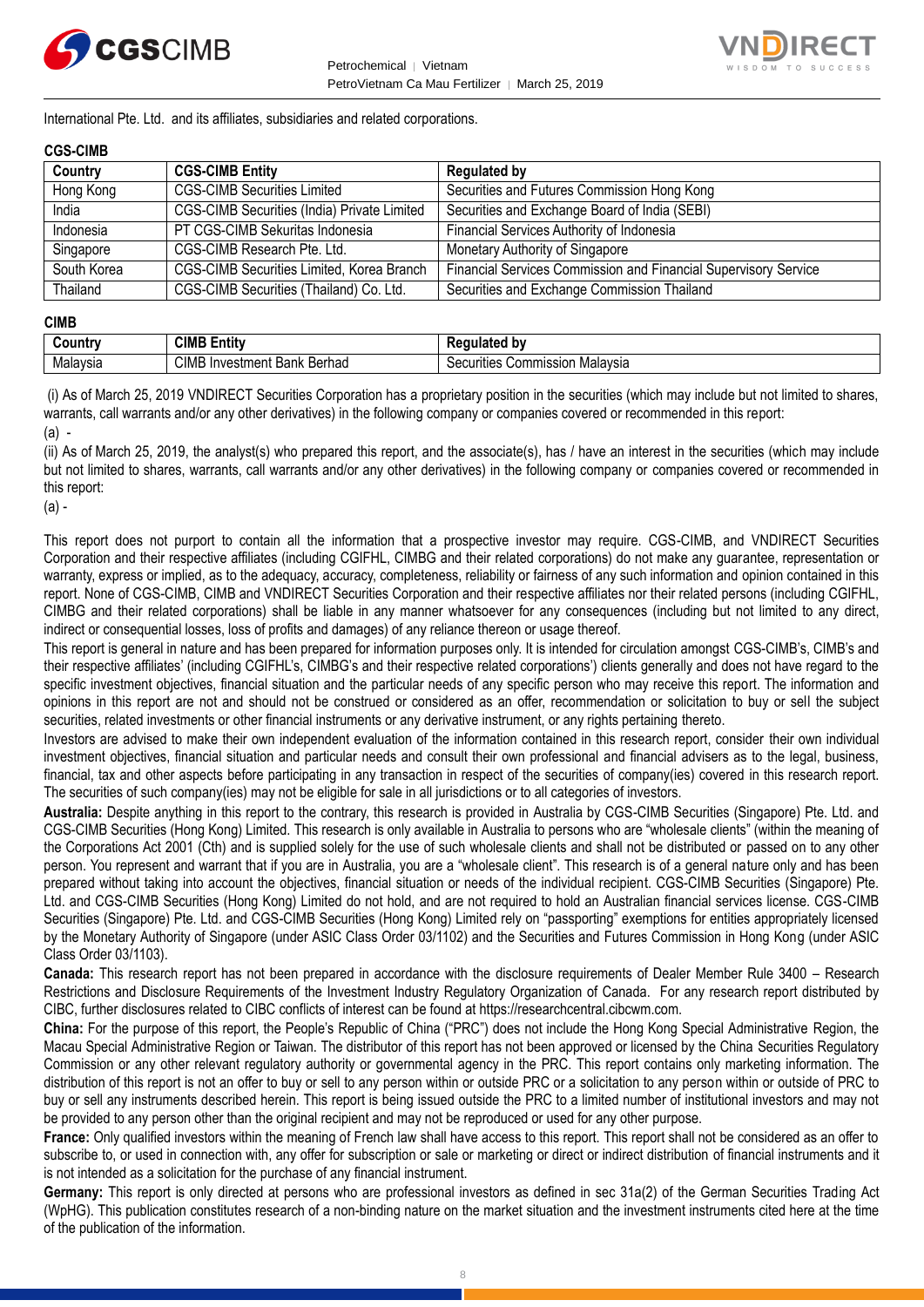



The current prices/yields in this issue are based upon closing prices from Bloomberg as of the day preceding publication. Please note that neither the German Federal Financial Supervisory Agency (BaFin), nor any other supervisory authority exercises any control over the content of this report.

**Hong Kong:** This report is issued and distributed in Hong Kong by CGS-CIMB Securities (Hong Kong) Limited ("CHK") which is licensed in Hong Kong by the Securities and Futures Commission for Type 1 (dealing in securities), Type 4 (advising on securities) and Type 6 (advising on corporate finance) activities. Any investors wishing to purchase or otherwise deal in the securities covered in this report should contact the Head of Sales at CGS-CIMB Securities (Hong Kong) Limited. The views and opinions in this research report are of VNDIRECT Securities Corporation as of the date hereof and are subject to change. If the Financial Services and Markets Act of the United Kingdom or the rules of the Financial Conduct Authority apply to a recipient, our obligations owed to such recipient therein are unaffected. CHK has no obligation to update its opinion or the information in this research report.

CHK does not make a market on other securities mentioned in the report.

**India:** This report is issued and distributed in India by CGS-CIMB Securities (India) Private Limited ("CIMB India") which is registered with the National Stock Exchange of India Limited and BSE Limited as a trading and clearing member under the Securities and Exchange Board of India (Stock Brokers and Sub-Brokers) Regulations, 1992. In accordance with the provisions of Regulation 4(g) of the Securities and Exchange Board of India (Investment Advisers) Regulations, 2013, CGS-CIMB India is not required to seek registration with the Securities and Exchange Board of India ("SEBI") as an Investment Adviser. CGS-CIMB India is registered with SEBI as a Research Analyst pursuant to the SEBI (Research Analysts) Regulations, 2014 ("Regulations").

This report does not take into account the particular investment objectives, financial situations, or needs of the recipients. It is not intended for and does not deal with prohibitions on investment due to law/jurisdiction issues etc. which may exist for certain persons/entities. Recipients should rely on their own investigations and take their own professional advice before investment.

The report is not a "prospectus" as defined under Indian Law, including the Companies Act, 2013, and is not, and shall not be, approved by, or filed or registered with, any Indian regulator, including any Registrar of Companies in India, SEBI, any Indian stock exchange, or the Reserve Bank of India. No offer, or invitation to offer, or solicitation of subscription with respect to any such securities listed or proposed to be listed in India is being made, or intended to be made, to the public, or to any member or section of the public in India, through or pursuant to this report.

The research analysts, strategists or economists principally responsible for the preparation of this research report are segregated from the other activities of CGS-CIMB India and they have received compensation based upon various factors, including quality, accuracy and value of research, firm profitability or revenues, client feedback and competitive factors. Research analysts', strategists' or economists' compensation is not linked to investment banking or capital markets transactions performed or proposed to be performed by CGS-CIMB India or its affiliates.

CGS-CIMB India has not received any investment banking related compensation from the companies mentioned in the report in the past 12 months. CGS-CIMB India has not received any compensation from the companies mentioned in the report in the past 12 months.

**Indonesia:** This report is issued and distributed by PT CGS-CIMB Sekuritas Indonesia ("CGS-CIMB Indonesia"). The views and opinions in this research report are our own as of the date hereof and are subject to change. CGS-CIMB Indonesia has no obligation to update its opinion or the information in this research report. Neither this report nor any copy hereof may be distributed in Indonesia or to any Indonesian citizens wherever they are domiciled or to Indonesian residents except in compliance with applicable Indonesian capital market laws and regulations.

This research report is not an offer of securities in Indonesia. The securities referred to in this research report have not been registered with the Financial Services Authority (Otoritas Jasa Keuangan) pursuant to relevant capital market laws and regulations, and may not be offered or sold within the territory of the Republic of Indonesia or to Indonesian citizens through a public offering or in circumstances which constitute an offer within the meaning of the Indonesian capital market law and regulations.

**Ireland:** CGS-CIMB is not an investment firm authorised in the Republic of Ireland and no part of this document should be construed as CGS-CIMB acting as, or otherwise claiming or representing to be, an investment firm authorised in the Republic of Ireland.

**Malaysia:** This report is distributed in Malaysia by CIMB solely for the benefit of and for the exclusive use of our clients. Recipients of this report are to contact CIMB, at 17th Floor Menara CIMB No. 1 Jalan Stesen Sentral 2, Kuala Lumpur Sentral 50470 Kuala Lumpur, Malaysia, in respect of any matters arising from or in connection with this report. CIMB has no obligation to update, revise or reaffirm its opinion or the information in this research reports after the date of this report.

**New Zealand:** In New Zealand, this report is for distribution only to persons who are wholesale clients pursuant to section 5C of the Financial Advisers Act 2008.

**Singapore:** This report is issued and distributed by CGS-CIMB Research Pte Ltd ("CGS-CIMBR"). CGS-CIMBR is a financial adviser licensed under the Financial Advisers Act, Cap 110 ("FAA") for advising on investment products, by issuing or promulgating research analyses or research reports, whether in electronic, print or other form. Accordingly CGS-CIMBR is a subject to the applicable rules under the FAA unless it is able to avail itself to any prescribed exemptions.

Recipients of this report are to contact CGS-CIMB Research Pte Ltd, 50 Raffles Place, #16-02 Singapore Land Tower, Singapore in respect of any matters arising from, or in connection with this report. CGS-CIMBR has no obligation to update its opinion or the information in this research report. This publication is strictly confidential and is for private circulation only. If you have not been sent this report by CGS-CIMBR directly, you may not rely, use or disclose to anyone else this report or its contents.

If the recipient of this research report is not an accredited investor, expert investor or institutional investor, CGS-CIMBR accepts legal responsibility for the contents of the report without any disclaimer limiting or otherwise curtailing such legal responsibility. If the recipient is an accredited investor, expert investor or institutional investor, the recipient is deemed to acknowledge that CGS-CIMBR is exempt from certain requirements under the FAA and its attendant regulations, and as such, is exempt from complying with the following :

(a) Section 25 of the FAA (obligation to disclose product information);

(b) Section 27 (duty not to make recommendation with respect to any investment product without having a reasonable basis where you may be reasonably expected to rely on the recommendation) of the FAA;

(c) MAS Notice on Information to Clients and Product Information Disclosure [Notice No. FAA-N03];

(d) MAS Notice on Recommendation on Investment Products [Notice No. FAA-N16];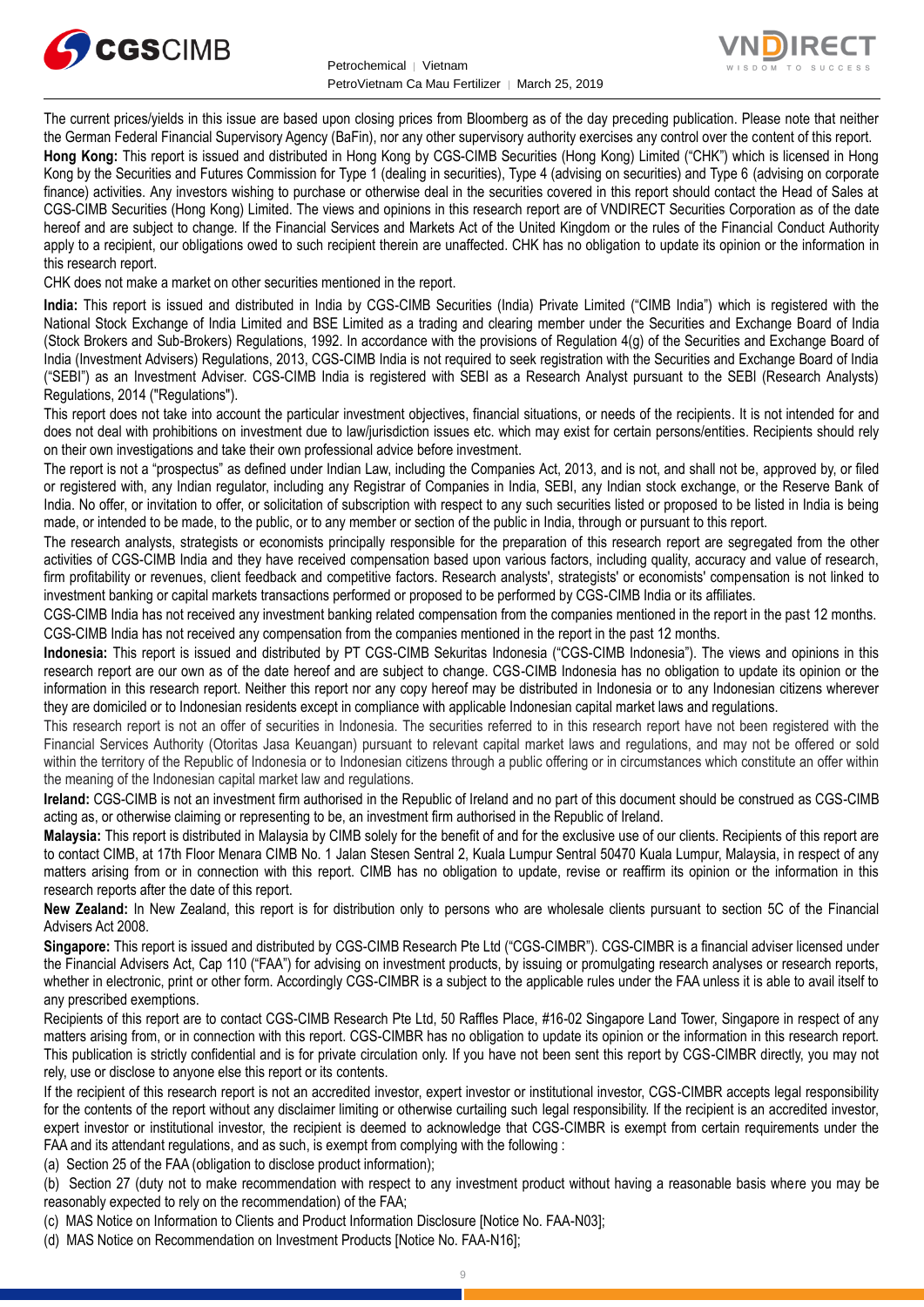



(e) Section 36 (obligation on disclosure of interest in securities), and

(f) any other laws, regulations, notices, directive, guidelines, circulars and practice notes which are relates to the above, to the extent permitted by applicable laws, as may be amended from time to time, and any other laws, regulations, notices, directive, guidelines, circulars, and practice notes as we may notify you from time to time. In addition, the recipient who is an accredited investor, expert investor or institutional investor acknowledges that a CGS-CIMBR is exempt from Section 27 of the FAA, the recipient will also not be able to file a civil claim against CGS-CIMBR for any loss or damage arising from the recipient's reliance on any recommendation made by CGS-CIMBR which would otherwise be a right that is available to the recipient under Section 27 of the FAA, the recipient will also not be able to file a civil claim against CGS-CIMBR for any loss or damage arising from the recipient's reliance on any recommendation made by CGS-CIMBR which would otherwise be a right that is available to the recipient under Section 27 of the FAA.

CGS-CIMBR, its affiliates and related corporations, their directors, associates, connected parties and/or employees may own or have positions in securities of the company(ies) covered in this research report or any securities related thereto and may from time to time add to or dispose of, or may be materially interested in, any such securities. Further, CGS-CIMBR, its affiliates and its related corporations do and seek to do business with the company(ies) covered in this research report and may from time to time act as market maker or have assumed an underwriting commitment in securities of such company(ies), may sell them to or buy them from customers on a principal basis and may also perform or seek to perform significant investment banking, advisory, underwriting or placement services for or relating to such company(ies) as well as solicit such investment, advisory or other services from any entity mentioned in this report.

As of March 25, 2019,, CGS-CIMBR does not have a proprietary position in the recommended securities in this report.

CGS-CIMBR does not make a market on the securities mentioned in the report.

**South Korea:** This report is issued and distributed in South Korea by CGS-CIMB Securities (Hong Kong) Limited, Korea Branch ("CGS-CIMB Korea") which is licensed as a cash equity broker, and regulated by the Financial Services Commission and Financial Supervisory Service of Korea. In South Korea, this report is for distribution only to professional investors under Article 9(5) of the Financial Investment Services and Capital Market Act of Korea ("FSCMA").

**Spain:** This document is a research report and it is addressed to institutional investors only. The research report is of a general nature and not personalised and does not constitute investment advice so, as the case may be, the recipient must seek proper advice before adopting any investment decision. This document does not constitute a public offering of securities.

CGS-CIMB is not registered with the Spanish Comision Nacional del Mercado de Valores to provide investment services.

**Sweden:** This report contains only marketing information and has not been approved by the Swedish Financial Supervisory Authority. The distribution of this report is not an offer to sell to any person in Sweden or a solicitation to any person in Sweden to buy any instruments described herein and may not be forwarded to the public in Sweden.

**Switzerland:** This report has not been prepared in accordance with the recognized self-regulatory minimal standards for research reports of banks issued by the Swiss Bankers' Association (Directives on the Independence of Financial Research).

**Thailand:** This report is issued and distributed by CGS-CIMB Securities (Thailand) Co. Ltd. ("CGS-CIMB Thailand") based upon sources believed to be reliable (but their accuracy, completeness or correctness is not guaranteed). The statements or expressions of opinion herein were arrived at after due and careful consideration for use as information for investment. Such opinions are subject to change without notice and CGS-CIMB Thailand has no obligation to update its opinion or the information in this research report.

CGS-CIMB Thailand may act or acts as Market Maker, and issuer and offerer of Derivative Warrants and Structured Note which may have the following securities as its underlying securities. Investors should carefully read and study the details of the derivative warrants in the prospectus before making investment decisions.

AAV, ADVANC, AMATA, ANAN, AOT, AP, BA, BANPU, BBL, BCH, BCP, BCPG, BDMS, BEAUTY, BEC, BEM, BJC, BH, BIG, BLA, BLAND, BPP, BTS, CBG, CENTEL, CHG, CK, CKP, COM7, CPALL, CPF, CPN, DELTA, DTAC, EA, EGCO, EPG, GFPT, GLOBAL, GLOW, GPSC, GUNKUL, HMPRO, INTUCH, IRPC, ITD, IVL, KBANK, KCE, KKP, KTB, KTC, LH, LHBANK, LPN, MAJOR, MALEE, MEGA, MINT, MONO, MTLS, PLANB, PSH, PTL, PTG, PTT, PTTEP, PTTGC, QH, RATCH, ROBINS, S, SAWAD, SCB, SCC, SCCC, SIRI, SPALI, SPRC, STEC, STPI, SUPER, TASCO, TCAP, THAI, THANI, THCOM, TISCO, TKN, TMB, TOP, TPIPL, TRUE, TTA, TU, TVO, UNIQ, VGI, WHA, WORK.

#### **Corporate Governance Report:**

The disclosure of the survey result of the Thai Institute of Directors Association ("IOD") regarding corporate governance is made pursuant to the policy of the Office of the Securities and Exchange Commission. The survey of the IOD is based on the information of a company listed on the Stock Exchange of Thailand and the Market for Alternative Investment disclosed to the public and able to be accessed by a general public investor. The result, therefore, is from the perspective of a third party. It is not an evaluation of operation and is not based on inside information.

The survey result is as of the date appearing in the Corporate Governance Report of Thai Listed Companies. As a result, the survey result may be changed after that date. CGS-CIMB Thailand does not confirm nor certify the accuracy of such survey result.

| <b>Score</b><br>Range: | 100<br>۵n<br>JU                         | 80<br>or<br>೦ಜ<br>$\overline{\phantom{0}}$ | 70<br>$\overline{\phantom{a}}$ | $\sim$ $\sim$<br>Below<br>/U or | Result<br>N0<br>Survey |
|------------------------|-----------------------------------------|--------------------------------------------|--------------------------------|---------------------------------|------------------------|
| <b>Description.</b>    | -<br>Lyonllon <sup>+</sup><br>≍x∪elie∏t | Ven<br>Good                                | Good<br>- - - -                | N/A                             |                        |

**United Arab Emirates:** The distributor of this report has not been approved or licensed by the UAE Central Bank or any other relevant licensing authorities or governmental agencies in the United Arab Emirates. This report is strictly private and confidential and has not been reviewed by, deposited or registered with UAE Central Bank or any other licensing authority or governmental agencies in the United Arab Emirates. This report is being issued outside the United Arab Emirates to a limited number of institutional investors and must not be provided to any person other than the original recipient and may not be reproduced or used for any other purpose. Further, the information contained in this report is not intended to lead to the sale of investments under any subscription agreement or the conclusion of any other contract of whatsoever nature within the territory of the United Arab Emirates.

**United Kingdom and European Economic Area (EEA):** In the United Kingdom and European Economic Area, this material is also being distributed by CGS-CIMB Securities (UK) Limited ("CGS-CIMB UK"). CGS-CIMB UK is authorized and regulated by the Financial Conduct Authority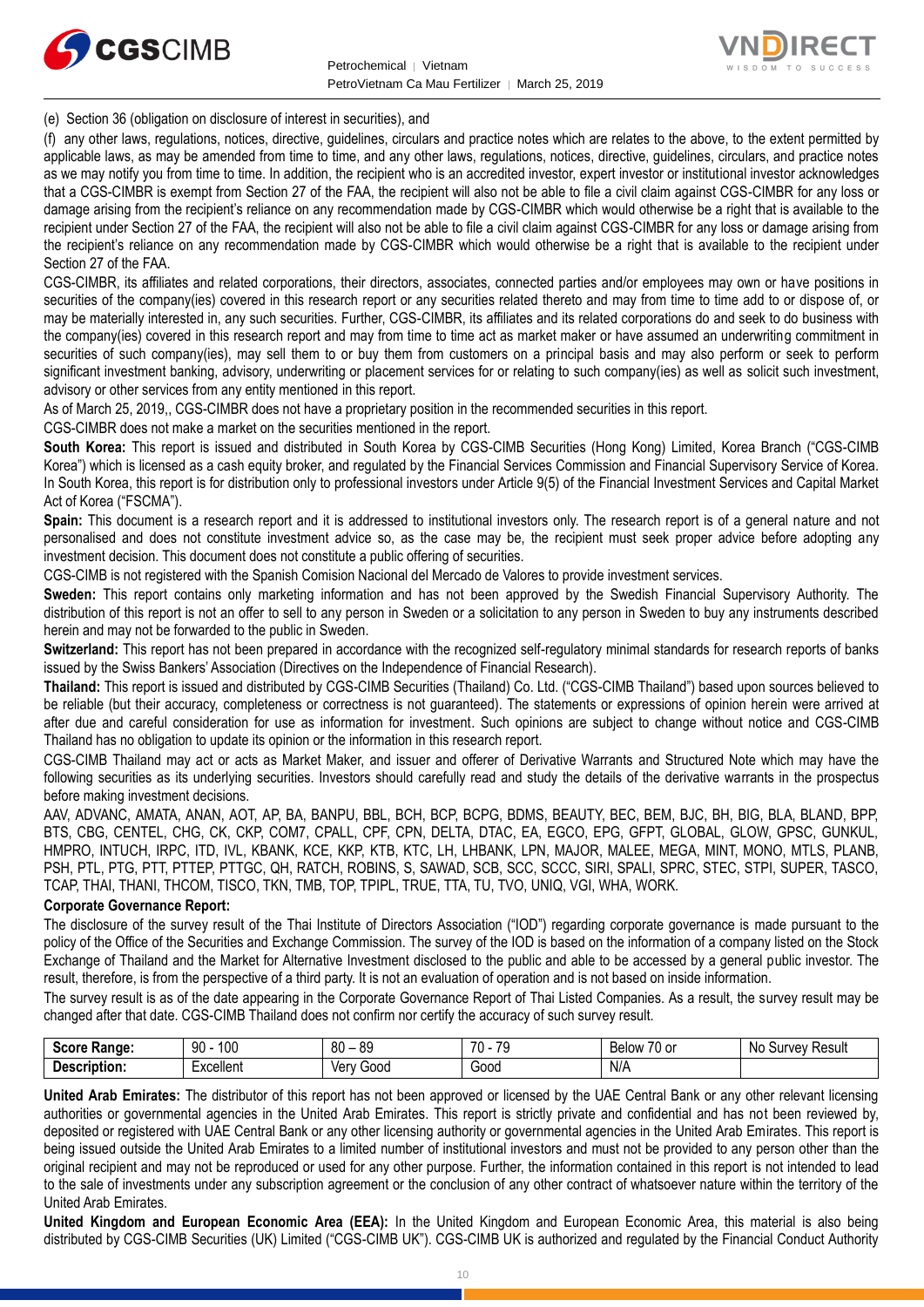



and its registered office is at 27 Knightsbridge, London, SW1X7YB. The material distributed by CGS-CIMB UK has been prepared in accordance with CGS-CIMB's policies for managing conflicts of interest arising as a result of publication and distribution of this material. This material is for distribution only to, and is solely directed at, selected persons on the basis that those persons: (a) are eligible counterparties and professional clients of CGS-CIMB UK; (b) have professional experience in matters relating to investments falling within Article 19(5) of the Financial Services and Markets Act 2000 (Financial Promotion) Order 2005 (as amended, the "Order"), (c) fall within Article 49(2)(a) to (d) ("high net worth companies, unincorporated associations etc") of the Order; (d) are outside the United Kingdom subject to relevant regulation in each jurisdiction, material(all such persons together being referred to as "relevant persons"). This material is directed only at relevant persons and must not be acted on or relied on by persons who are not relevant persons. Any investment or investment activity to which this material relates is available only to relevant persons and will be engaged in only with relevant persons.

Where this material is labelled as non-independent, it does not provide an impartial or objective assessment of the subject matter and does not constitute independent "research" (cannot remove research from here under the applicable rules of the Financial Conduct Authority in the UK. Consequently, any such non-independent material will not have been prepared in accordance with legal requirements designed to promote the independence of research (cannot remove research from here) and will not subject to any prohibition on dealing ahead of the dissemination of research. Any such non-independent material must be considered as a marketing communication.

**United States:** This research report is distributed in the United States of America by CGS-CIMB Securities (USA) Inc, a U.S. registered brokerdealer and a related company of CGS-CIMB Research Pte Ltd, PT CGS-CIMB Sekuritas Indonesia, CGS-CIMB Securities (Thailand) Co. Ltd, CGS-CIMB Securities (Hong Kong) Limited, CGS-CIMB Securities (India) Private Limited, and is distributed solely to persons who qualify as "U.S. Institutional Investors" as defined in Rule 15a-6 under the Securities and Exchange Act of 1934. This communication is only for Institutional Investors whose ordinary business activities involve investing in shares, bonds, and associated securities and/or derivative securities and who have professional experience in such investments. Any person who is not a U.S. Institutional Investor or Major Institutional Investor must not rely on this communication. The delivery of this research report to any person in the United States of America is not a recommendation to effect any transactions in the securities discussed herein, or an endorsement of any opinion expressed herein. CGS-CIMB Securities (USA) Inc, is a FINRA/SIPC member and takes responsibility for the content of this report. For further information or to place an order in any of the abovementioned securities please contact a registered representative of CGS-CIMB Securities (USA) Inc.

CGS-CIMB Securities (USA) Inc. does not make a market on other securities mentioned in the report.

CGS-CIMB Securities (USA) Inc. has not managed or co-managed a public offering of any of the securities mentioned in the past 12 months.

CGS-CIMB Securities (USA) Inc. has not received compensation for investment banking services from any of the company mentioned in the past 12 months.

CGS-CIMB Securities (USA) Inc. neither expects to receive nor intends to seek compensation for investment banking services from any of the company mentioned within the next 3 months.

**Other jurisdictions:** In any other jurisdictions, except if otherwise restricted by laws or regulations, this report is only for distribution to professional, institutional or sophisticated investors as defined in the laws and regulations of such jurisdictions. being the purisdictions: In any other jurisdictions, except if otherwise restricted by laws<br>stitutional or sophisticated investors as defined in the laws and regulations of such j<br>Distribution of stock ratings and investme

**PetroVietnam Ca Mau Fertilizer (DCM VN)**

| <b>Other jurisdictions:</b> In any other jurisdictions, except if otherwise restricted by laws or regulations, this report is only for distribution to<br>institutional or sophisticated investors as defined in the laws and regulations of such jurisdictions. |                         |                                |  |  |
|------------------------------------------------------------------------------------------------------------------------------------------------------------------------------------------------------------------------------------------------------------------|-------------------------|--------------------------------|--|--|
| Distribution of stock ratings and investment banking clients for quarter ended on 31 December 2018                                                                                                                                                               |                         |                                |  |  |
| 758 companies under coverage for quarter ended on 31 December 2018                                                                                                                                                                                               |                         |                                |  |  |
|                                                                                                                                                                                                                                                                  | Rating Distribution (%) | Investment Banking clients (%) |  |  |
| Add                                                                                                                                                                                                                                                              | 61.2%                   | 4.2%                           |  |  |
| Hold                                                                                                                                                                                                                                                             | 25.1%                   | $2.1\%$                        |  |  |
| Reduce                                                                                                                                                                                                                                                           | 13.7%                   | 0.4%                           |  |  |
|                                                                                                                                                                                                                                                                  |                         |                                |  |  |

**Spitzer Chart for stock being researched ( 2 year data )** 



11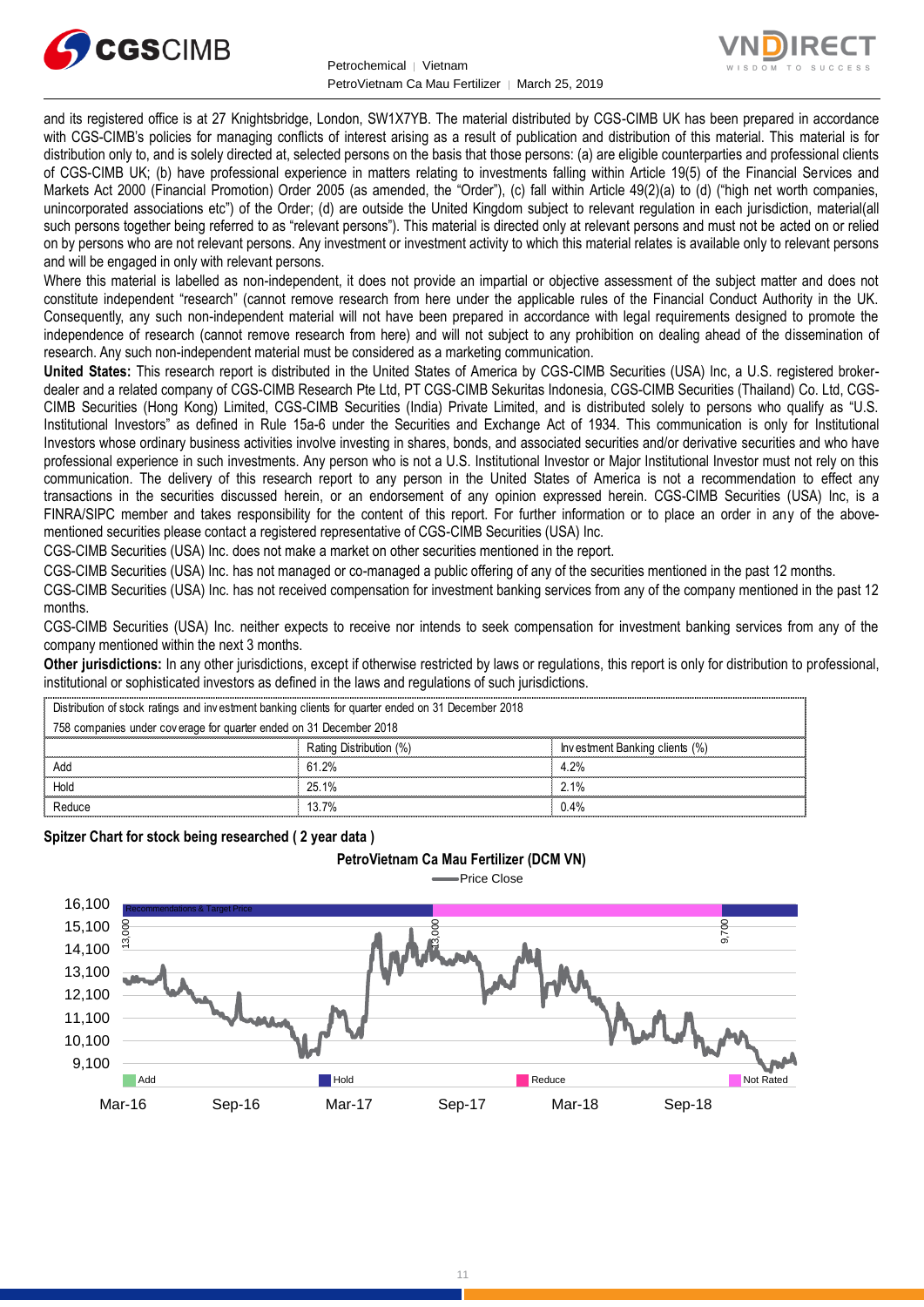



#### **Corporate Governance Report of Thai Listed Companies (CGR). CG Rating by the Thai Institute of Directors Association (Thai IOD) in 2018, Anti-Corruption 2018**

**ADVANC** – Excellent, Certified, **AEONTS** – Good, n/a, **AH** – Very Good, n/a, **AMATA** – Excellent, Declared, **ANAN** – Excellent, Declared, **AOT** – Excellent, Declared, **AP** – Excellent, Certified, **ASP** – Very Good, Certified, **BANPU** – Excellent, Certified, **BAY** – Excellent, Certified, **BBL** – Very Good, Certified, **BCH** – Good, Certified, **BCP** - Excellent, Certified, **BCPG** – Excellent, Certified, **BEM** – Very Good, n/a, **BDMS** – Very Good, n/a, **BEAUTY** – Good, n/a, **BEC** – Very Good, n/a, , **BGRIM** – Very Good, Declared, **BH** - Good, n/a, **BJC** – Very Good, Declared, **BJCHI** – Very Good, Certified, **BPP** – Very Good, Declared, **BR** - Good, Declared, **BTS** - Excellent, Certified, **CBG** – Very Good, n/a, **CCET** – Good, n/a, **CENTEL** – Very Good, Certified, **CHG** – Very Good, Declared, **CK** – Excellent, n/a, **COL** – Excellent, Declared, **CPALL** – Very Good, Certified, **CPF** – Excellent, Certified, **CPN** - Excellent, Certified, **DELTA** - Excellent, n/a, **DEMCO** – Excellent, Certified, **DDD** – Very Good, Declared, **DIF** – not available, n/a, **DTAC** – Excellent, Certified, **EA** – Excellent, n/a, **ECL** – Very Good, Certified, **EGCO** - Excellent, Certified, **EPG** – Very Good, n/a, **ERW** – Very Good, n/a, **GFPT** - Excellent, Certified, **GGC** – Excellent, Certified, **GLOBAL** – Very Good, n/a, **GLOW** – Very Good, Certified, **GPSC** – Excellent, Certified, **GULF** – Very Good, n/a, **GUNKUL** – Excellent, Certified, **HANA** - Excellent, Certified, **HMPRO** - Excellent, Certified, **HREIT** - Excellent, Certified **ICHI** – Excellent, Declared, **HUMAN** – not available, n/a, **III** – Good, n/a, **INTUCH** - Excellent, Certified, **IRPC** – Excellent, Certified, **ITD**\* – Very Good, n/a, **IVL** - Excellent, Certified, **JASIF** – not available, n/a, **KBANK** - Excellent, Certified, **KCE** - Excellent, Certified, **KKP** – Excellent, Certified, **KSL** – Excellent, Certified, **KTB** - Excellent, Certified, **KTC** – Excellent, Certified, **LH** - Very Good, n/a, **LPN** – Excellent, Certified, **M** – Very Good, Certified, **MACO** – Very Good, n/a, **MAJOR** – Very Good, n/a, **MAKRO** – Excellent, Declared, **MALEE** – Very Good, Certified, **MC** – Very Good, Certified, **MCOT** – Excellent, Certified, **MEGA** – Very Good, n/a, **MINT** - Excellent, Certified, **MTC** – Excellent, Declared, **NETBAY** – Good, n/a, **PLANB** – Excellent, Declared, **PLAT** – Very Good, Certified, **PSH** – Excellent, Certified, **PSTC** – Good, Certified, **PTT** - Excellent, Certified, **PTTEP** - Excellent, Certified, **PTTGC** - Excellent, Certified, **QH** – Excellent, Certified, **RATCH** – Excellent, Certified, **ROBINS** – Excellent, Certified, **RS** – Very Good, n/a, **RSP** – not available, n/a, **SAMART** - Excellent, n/a, **SAPPE** – Very Good, Declared, **SAT** – Excellent, Certified, **SAWAD** – Very Good, n/a, **SC** – Excellent, Declared, **SCB** - Excellent, Certified, **SCC** – Excellent, Certified, **SCN** – Very Good, Certified, **SF** – Good, n/a, **SIRI** – Very Good, Certified, **SPA** - Good, n/a, **SPALI** - Excellent, n/a, **SPRC** – Excellent, Certified, **STA** – Very Good, Certified, **STEC** – Excellent, n/a, **SVI** – Excellent, Certified, **SYNEX** – Very Good, Declared, **TASCO** – Excellent, Certified, **TCAP** – Excellent, Certified, **TIPCO** – Very Good, Certified, **TISCO** - Excellent, Certified, **TKN** – Very Good, Declared, **TMB** - Excellent, Certified, **TNR** – Very Good, Declared, **TOP** - Excellent, Certified, **TPCH** – Good, n/a, **TPIPP** – Good, n/a, **TRUE** – Excellent, Certified, **TU** – Excellent, Certified, **TVO** – Very Good, Declared, **UNIQ** – Good, n/a, **VGI** – Excellent, Certified, **WHA** – Excellent, Certified, **WHART** – not available, n/a, **WORK** – Good, n/a.

**Companies participating in Thailand's Private Sector Collective Action Coalition Against Corruption programme (Thai CAC) under Thai Institute of Directors (as of August 31, 2018) are categorized into:**

- Companies that have declared their intention to join CAC, and

- Companies certified by CAC

\* The company, its director or management had been reportedly accused for breaching proper corporate governance such as violation of the SEC's regulations or charged with corruption.

| <b>RECOMMENDATION FRAMEWORK</b>                                                                                                                                                                                                                                   |                                                                                                                                 |  |
|-------------------------------------------------------------------------------------------------------------------------------------------------------------------------------------------------------------------------------------------------------------------|---------------------------------------------------------------------------------------------------------------------------------|--|
| <b>Stock Ratings</b>                                                                                                                                                                                                                                              | Definition:                                                                                                                     |  |
| Add                                                                                                                                                                                                                                                               | The stock's total return is expected to reach 15% or higher over the next 12 months.                                            |  |
| Hold                                                                                                                                                                                                                                                              | The stock's total return is expected to be between negative 10% and positive 15% over the next 12 months.                       |  |
| Reduce                                                                                                                                                                                                                                                            | The stock's total return is expected to fall below negative 10% over the next 12 months.                                        |  |
| The total expected return of a stock is defined as the sum of the:(i) percentage difference between the target price and the current price and (ii)<br>the forward net dividend yields of the stock. Stock price targets have an investment horizon of 12 months. |                                                                                                                                 |  |
| <b>Sector Ratings</b>                                                                                                                                                                                                                                             | Definition:                                                                                                                     |  |
| Overweight                                                                                                                                                                                                                                                        | An Overweight rating means stocks in the sector have, on a market cap-weighted basis, a positive absolute<br>recommendation.    |  |
| Neutral                                                                                                                                                                                                                                                           | A Neutral rating means stocks in the sector have, on a market cap-weighted basis, a neutral absolute recommendation.            |  |
| Underweight                                                                                                                                                                                                                                                       | An Underweight rating means stocks in the sector have, on a market cap-weighted basis, a negative absolute<br>recommendation.   |  |
| <b>Country Ratings</b>                                                                                                                                                                                                                                            | Definition:                                                                                                                     |  |
| Overweight                                                                                                                                                                                                                                                        | An Overweight rating means investors should be positioned with an above-market weight in this country relative to<br>benchmark. |  |
| Neutral                                                                                                                                                                                                                                                           | A Neutral rating means investors should be positioned with a neutral weight in this country relative to benchmark.              |  |
| Underweight                                                                                                                                                                                                                                                       | An Underweight rating means investors should be positioned with a below-market weight in this country relative to<br>benchmark. |  |

#### **Hien Tran Khanh – Associate Director**

Email: [hien.trankhanh@vndirect.com.vn](mailto:hien.trankhanh@vndirect.com.vn)

**Mai Pham – Analyst** Email: [mai.phamle@vndirect.com.vn](mailto:mai.phamle@vndirect.com.vn)